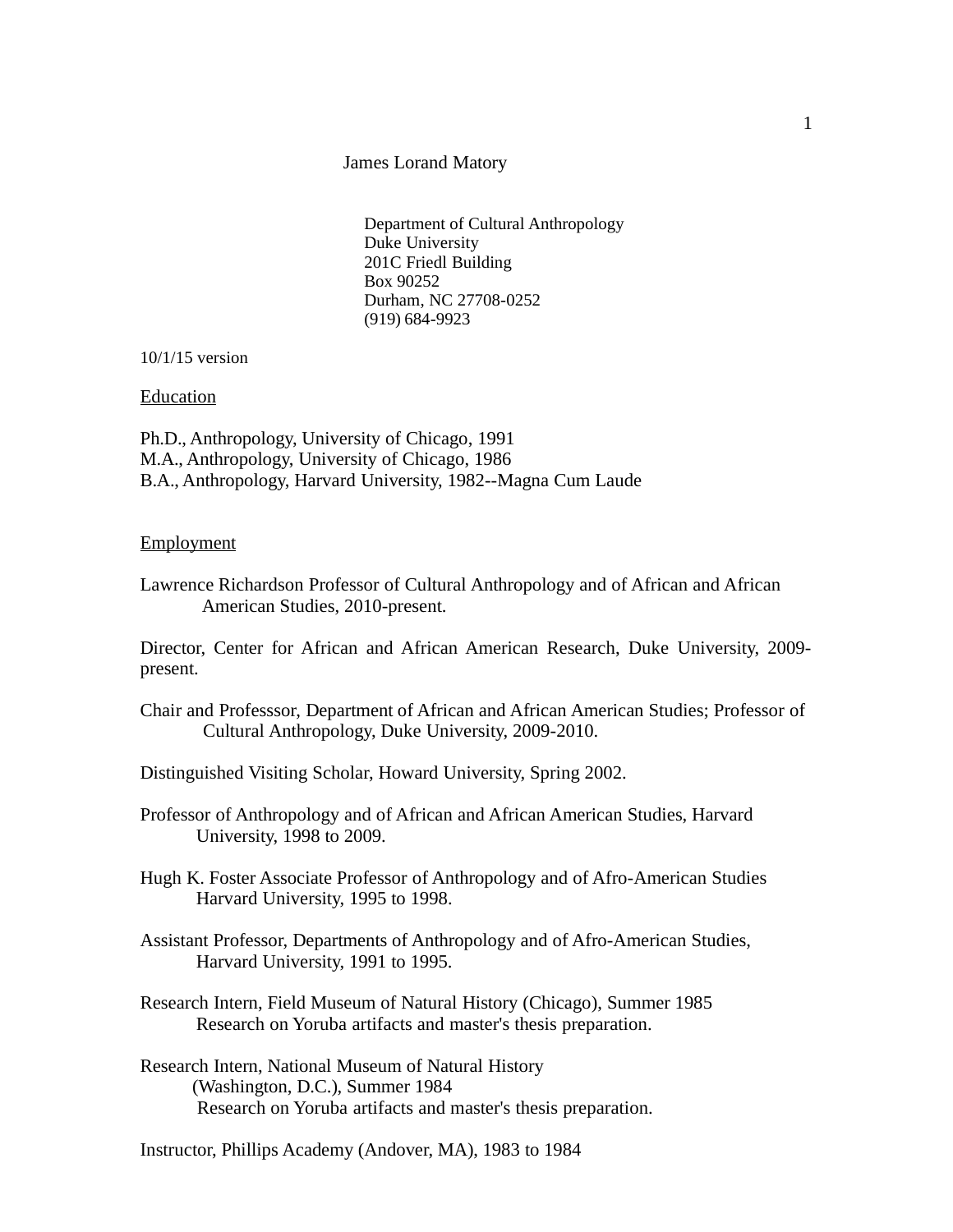Taught English, Religion and Philosophy, and Jazz Dance.

Research Intern, National Museum of Natural History (Washington, D.C.), Summer 1981 Researched and accessioned collections of African bladed weapons.

Selected Fellowships and Awards

James Marsh Professor-at-Large, University of Vermont, 2013-2019.

- Distinguished Alumni Award, The Maret School, Washington, DC, 2013.
- Alexander von Humboldt Research Award, lifetime academic achievement award honoring internationally recognized scientists and scholars, Alexander von Humboldt Foundation, Bonn, Germany, 2013.
- National Endowment for the Humanities Grant for "Crafting Freedom," an America's Historical and Cultural Organizations Planning Grant for a traveling museum exhibition on free African-American craftspeople in the antebellum South, 2012- 13.
- Distinguished Africana Award, University of North Carolina, Charlotte, 16 October 2012.
- Distinguished Africanist Award, awarded by the American Anthropological Association for Outstanding Contribution to African Studies and Anthropology, 19 November 2010.
- Thomas Langford Lectureship Award, Duke University, 16 March 2010.
- Favorite Professors of the Harvard College Class of 2009, Harvard Yearbook. May 2009.
- Lewis Henry Morgan Lectures, University of Rochester, 22 October 2008.
- Outstanding Africana Service Award, African-New World Studies, Florida International University, 8 March 2008.
- Melville J. Herskovits Prize, awarded by the African Studies Association for the best book of 2005, 17 November 2006.
- S. Allen Counter Award for Excellence in Faculty and Administration, Association of Black Harvard Women, 15 April 2006.
- Dr. Brandon Fradd Research Fund, donated to support my research on African diaspora religions—Spring 2006-present.
- Spencer Foundation Major Grant, "The Other African Americans: Ethnicity and the Changing Culture of 'Black' Higher Education"—2002-06.
- National Endowment for the Humanities Fellowship for University Teachers for overseas archival research and writing on Afro-Brazilian religion and politics--1995-1996.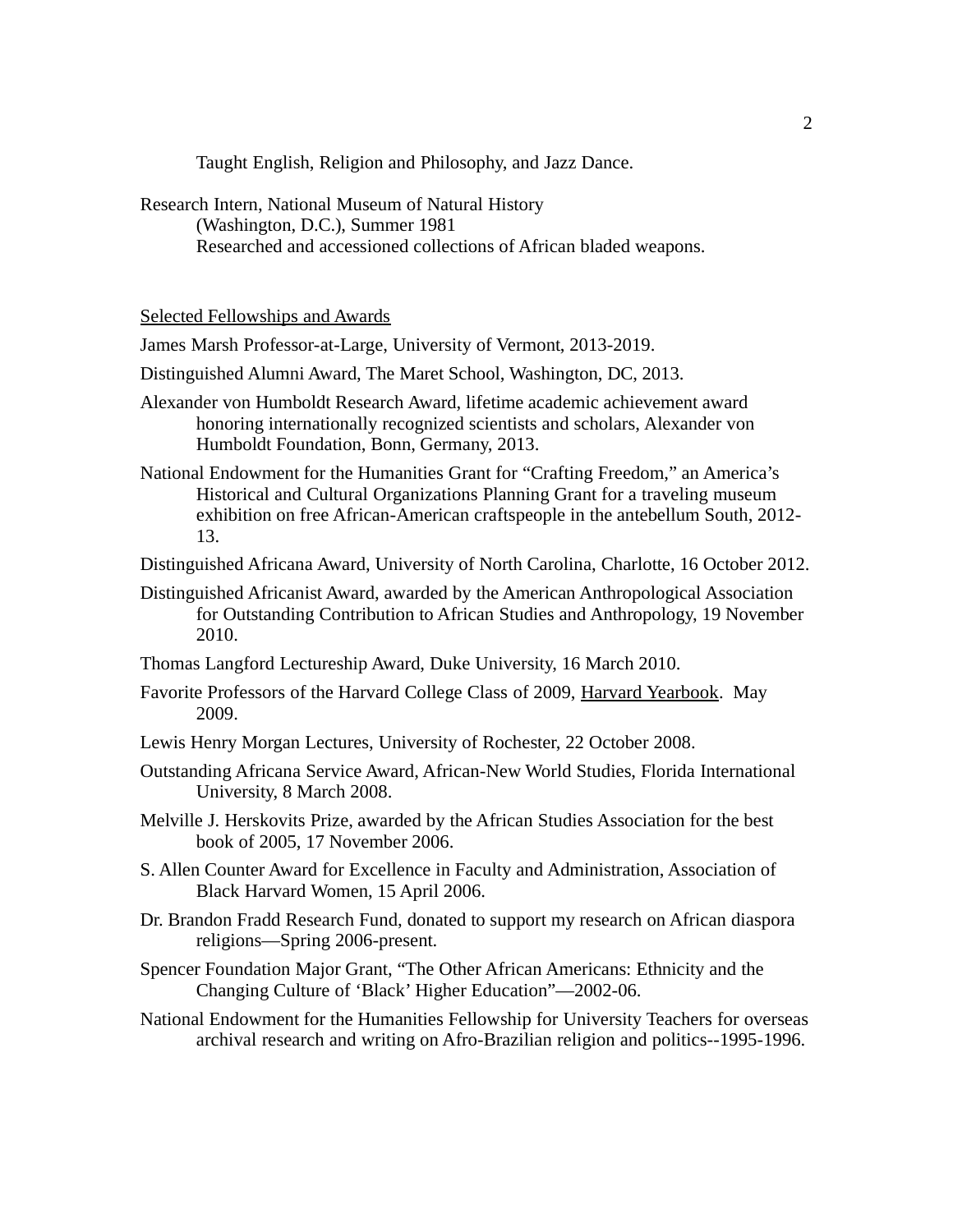- Social Science Research Council Grant for Field Research in Bahia and São Paulo, Brazil--February-September 1992.
- W. E. B. Du Bois Fellowship for Afro-American Research for the support of field research and writing on Afro-Brazilian culture--January-December 1992.
- Post-doctoral Research Fellowship in Anthropology, Princeton University--1991.
- Charles Gaius Bolin Fellowship for teaching and dissertation write-up, Williams College, 1990.
- Fulbright-Hays (Dept. of Education) Fellowship for pre-dissertation research--Nigeria, 1988 to 1989.
- National Science Foundation Fellowship for Graduate Study, University of Chicago-- 1985 to 1989.
- Committee on Institutional Cooperation (CIC) International Studies Fellowship, Rio de Janeiro and Bahia, Brazil--August-December 1987.
- Roy D. Albert Prize for Excellence in the Graduate Study of Anthropology, University of Chicago--1986.
- Danforth-Compton Fellowship for Graduate Study--1984 to 1991.
- CIC International Studies Fellowship, Nigeria--Summer 1986.
- CIC Graduate Fellowship for Minorities, University of Chicago--1984 to 1985.
- Rotary Scholarship for Graduate Study Abroad, Nigeria--1982 to 1983.

Professional Memberships and Offices

- Advisory Editor, Dictionary of Africans in Latin America and the Caribbean, 2012.
- Member, Presidential Advisory Committee on Cultural Property, Department of State, United States Federal Government, July 2003-2011.
- Member, Editorial Board, Afro-Àsia (Journal of the Center of Afro-Oriental Studies, Federal University of Bahia, Brazil), 1997 to the present.
- Member, Advisory Board, Afropaedia Encyclopedia, editors Kwame Anthony Appiah and Henry Louis Gates, Jr.

Member, American Studies Association, 1995.

Associate Editor, American Ethnologist, 1994 to 1998.

Member, Board of Advisors, Thirteen/WNET Humanities Programming Initiative, 1994 to the present

Member, Advisory Board, GLQ, A Journal of Lesbian and Gay Studies, 1993 to 2005.

Member, African Studies Association, 1993 to the present.

Member, American Anthropological Association, 1992 to the present.

Member, Committee on African Studies, Harvard University, 1991 to the present.

Founder and Chair of the "Afro-Atlantic Religions Lecture and Film Series," Williams College (1990), Harvard University (1991, 1993, 1996, 1998, 2003, 2005),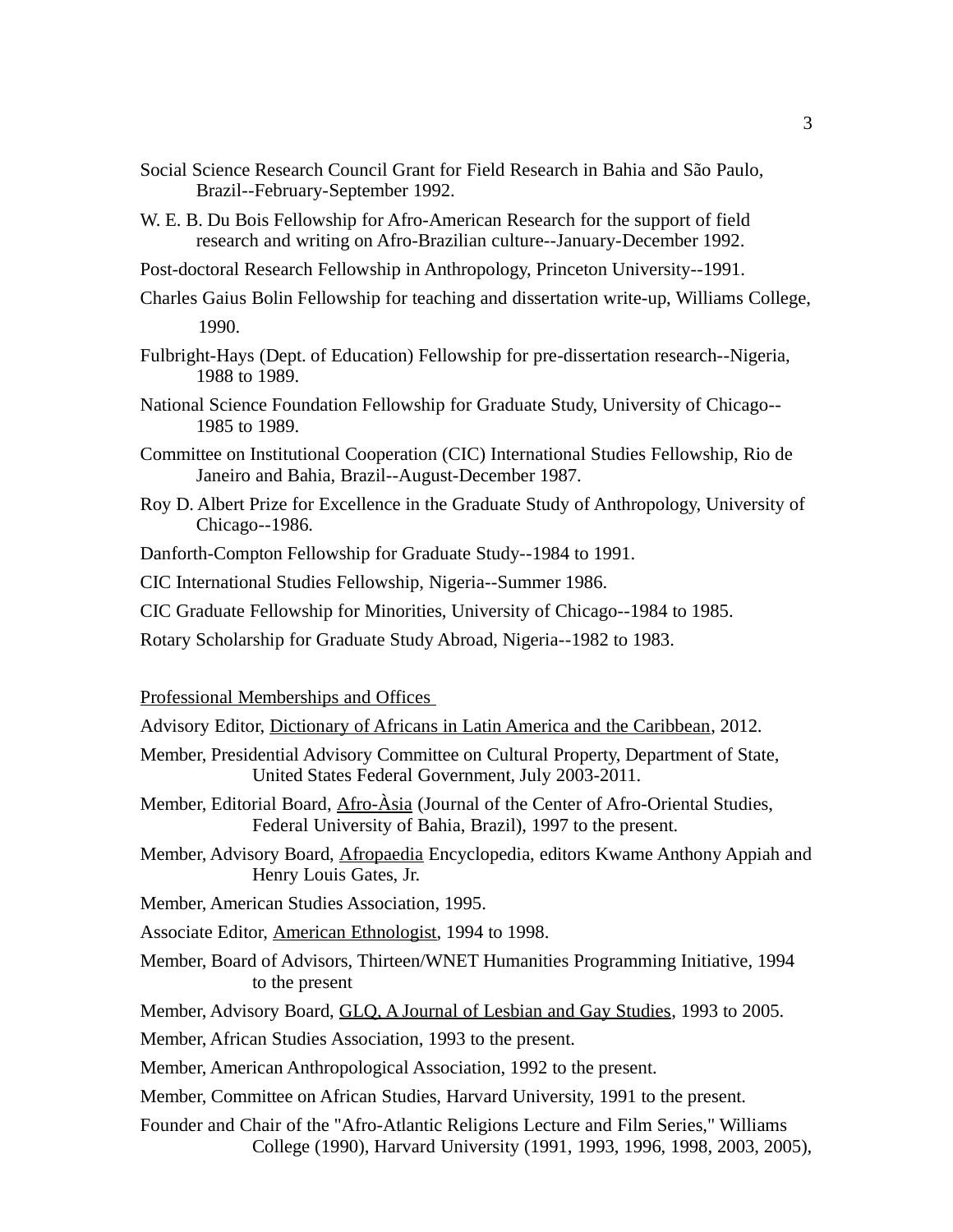and Duke University, where it is called "Black Gods and Kings: Priests and Practices of the Afro-Atlantic Religions" (2011). Intended primarily to allow priests of these often secretive and sometimes maligned religions to speak to the press and the public.

# Films

- Executive Producer, "Lucumí Music: Singing, Dancing, and Drumming Black Divinity" (2015). A production of the Center for African and African American Research at Duke University. <http://caaar.duke.edu/lecture-series/conferences>
- Executive Producer, "Global Affirmative Action in a Neoliberal Age" (2013). A production of the Center for African and African American Research at Duke University.<http://caaar.duke.edu/lecture-series/conferences>
- Executive Producer, "Can We Talk?: Bridges between the Humanities and the Social Sciences" (2012). A production of the Center for African and African American Research at Duke University.<http://caaar.duke.edu/lecture-series/conferences>
- Executive Producer, "Human Traffic: Past and Present" (2012). A production of the Center for African and African American Research at Duke University. <http://caaar.duke.edu/lecture-series/conferences>

## Selected Publications

- Marx, Freud, and the Gods Black People Make: European Social Theory and the Real-Life "Fetish" (under review). Durham and London: Duke University Press.
- Stigma and Culture: Ethnological Schadenfreude and Last-Place Anxiety in Black America (in press, expected September 2015). Lewis Henry Morgan Monograph Series. Chicago and London: University of Chicago Press.
- La Religión del Atlántico negro: tradición, trasnacionalismo y matriarcado en el Candomblé brasileño (2015). Spanish translation of Black Atlantic Religion: Tradition, Translation and Matriarchy in the Afro-Brazilian Candomblé. Santiago, Cuba: Editorial Oriente/Casa del Caribe. Featured book of the Festival of the Caribbean, Santiago de Cuba, 3-9 July 2015.
- Review of The Formation of Candomblé: Vodun History and Ritual in Brazil by Luis Nicolau Parés (in press, expected October 2015). The Americas, Research Notes section.
- "Stureplan People: Region, Race and Class in Today's Sweden" (2015). Transition 118:47-60.
- Review of Witchcraft, Intimacy and Trust: Africa in Comparison by Peter Geschiere (in press). Journal of Religion in Africa 44(3-4).
- "Hurt People Hurt People" (2015). *Savage Minds*, 5 June. [http://savageminds.org/2015/06/03/anthropology-and-the-boycott-of-israeli](http://savageminds.org/2015/06/03/anthropology-and-the-boycott-of-israeli-academic-institutions-part-1/)[academic-institutions-part-1/](http://savageminds.org/2015/06/03/anthropology-and-the-boycott-of-israeli-academic-institutions-part-1/)
- "From 'Survival' to 'Dialogue': Analytic Tropes in the Study of African-Diaspora Cultural History" (2014). In Transatlantic Caribbean: Dialogues of People, Practices, Ideas, Ingrid Kummels, Claudia Rauhut, Stefan Rinke and Birte Timm eds. Pp.33-55. Bielefeld, Germany: Transcript Verlag.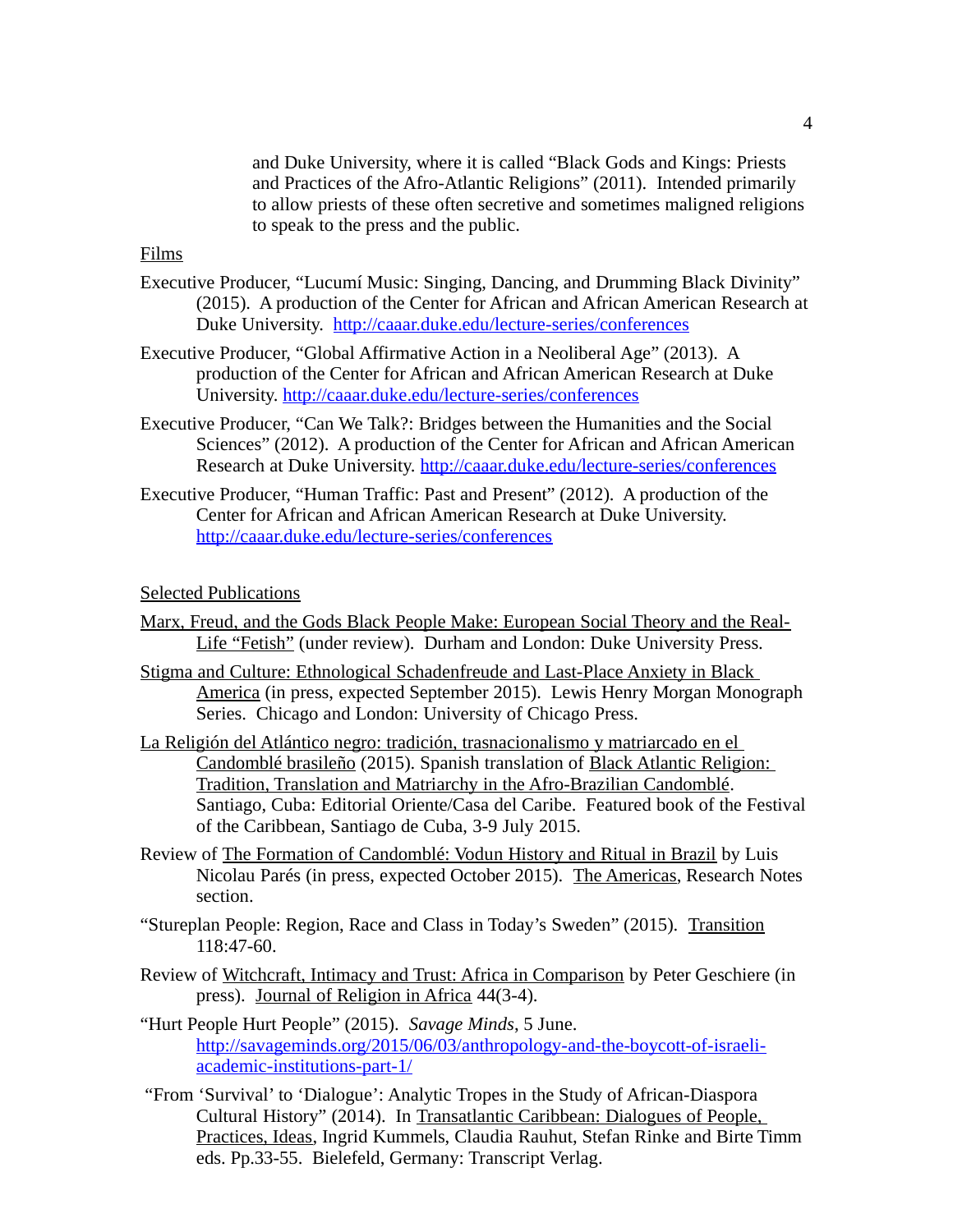"Affirmative Scapegoating" (2014). The Harvard Crimson, 29 May.

- "One Duke Professor's Trayvon Martin moment" (2013). NewsObserver.com, 14 July 2013. [http://www.newsobserver.com/2013/07/13/3026219/one-duke-professors](http://www.newsobserver.com/2013/07/13/3026219/one-duke-professors-trayvon-martin.html)[trayvon-martin.html](http://www.newsobserver.com/2013/07/13/3026219/one-duke-professors-trayvon-martin.html)
- "The Homeward Ship: Analytic Tropes as Maps of and for African-Diaspora Cultural History" (2012). In Transforming Ethnographic Knowledge, Rebecca Hardin and Kamari Maxine Clarke eds. Pp.93-112. Madison: University of Wisconsin Press.
- "'He Fit the Description': Prejudice and Pain in Progressive Communities" (2012). Racism in the Academy: The New Millenium, Audrey Smedley and Janis Faye Hutchinson eds. Pp.138-44. http://www.aaa.net.org/cmtes/commissions/upload/11\_Matory.pdf
- "What Harvard Has Taught Me." Harvard Crimson, 2 June 2009.
- "Favorite Professors" Open Letter to the Class of 2009 (2009). Harvard College Yearbook, Elaine Liu ed. p.53. Cambridge, MA: Harvard Yearbook Publications.
- "Obituary: Elliot Percival Skinner (1924-2007)" (2009). American Anthropologist 111(1):125-30.
- "The Many Who Dance in Me: Afro-Atlantic Ontology and the Problem with 'Transnationalism'" (2009). In Transnational Transcendence, Thomas Csordas ed. Pp.231-62. Berkeley, London and Los Angeles: University of California Press.
- "Feminismo, nacionalismo, e a luta pelo significado do adé no Candomblé" (2008). Revista de Antropologia: Revista de Antropologia da Universidade de São Paulo 51(1 [janeiro-junho]):107-121.
- "The Illusion of Isolation: the Gullah/Geechees and the Political Economy of African Culture in the Americas" (2008). Comparative Studies in Society and History 50(4):949-80.
- "Free to Be a Slave: Slavery as a Metaphor in the Afro-Atlantic Religions" (2008). In Africas of the Americas: Beyond the Search for Origins in the Study of Afro-Atlantic Religions, Stephan Palmié, ed. Pp.351-80. Leiden and Boston: Brill.
- "What Do Critics of Israel Have to Fear?" (2008). The Harvard Crimson, 5 June.
- "Is There Gender in Yoruba Culture?" (2008). In Orisa Devotion as World Religion: the Globalization of Yoruba Religious Culture, K. Jacob Olupona and Terry Rey, eds. Pp.513-58. Madison: University of Wisconsin Press.
- Obituary: "David Maybury-Lewis: Anthropologist keen to protect the interests of the peoples of central Brazil" (2008). The Guardian (London), 5 February.
- "Islands are Not Isolated: Reconsidering the Roots of Gullah Distinctiveness" (2008). In Transcendent Traditions: Baskets of Two Continents, Dale Rosengarten, Theodore Rosengarten, and Enid Schildkrout eds. Pp.232-43. Long Island City, NY: Museum for African Art.
- "Orwellian Uses of 'Free Speech'" (2007). The Harvard Crimson, 30 November.
- "Free to Be a Slave: Slavery as Metaphor in the Afro-Atlantic Religions" (2007). Journal of Religion in Africa 37(3):398-425.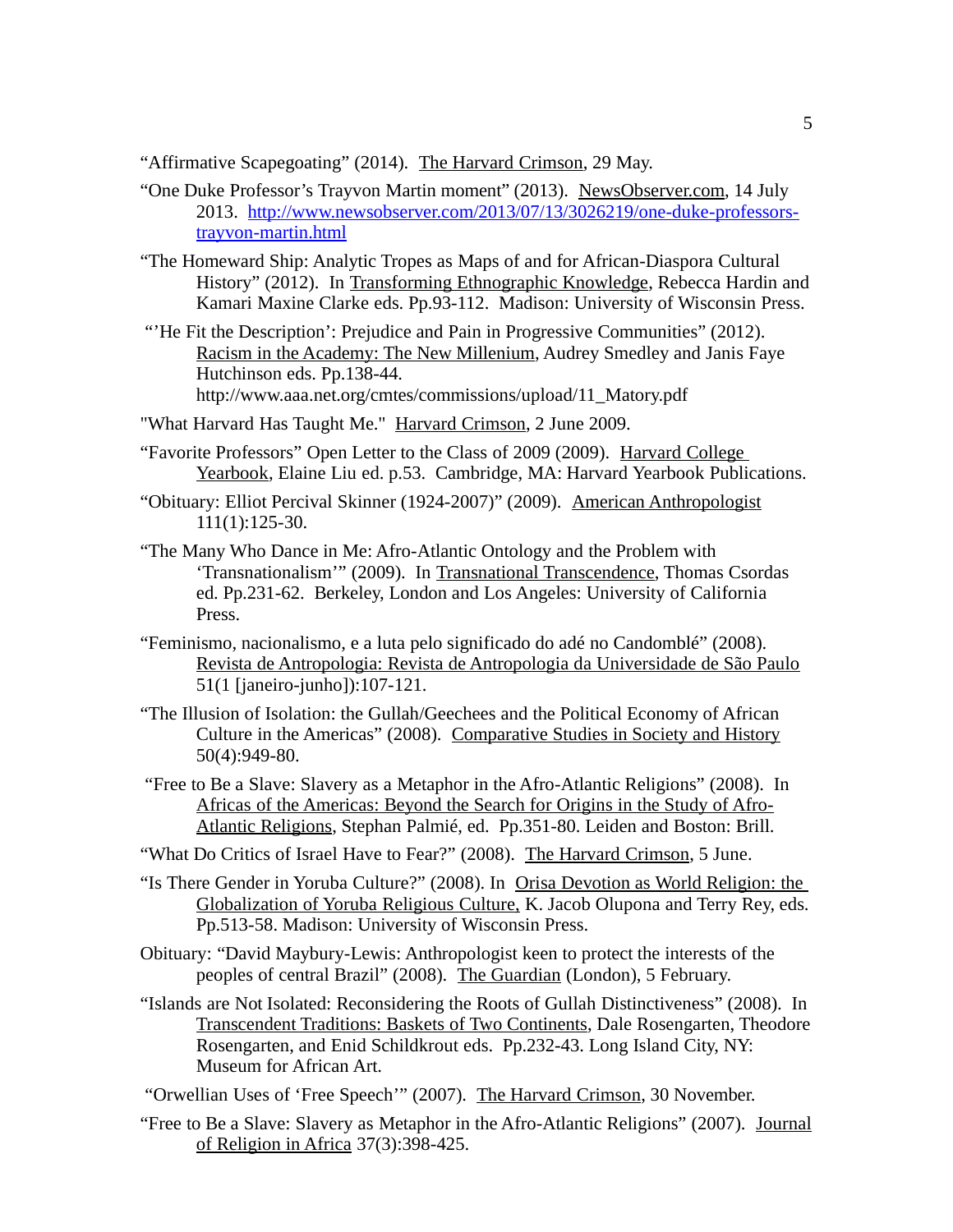"Israel and Censorship at Harvard" (2007). The Harvard Crimson, 14 Sept.

"The Progressives' Prejudice" (2007). The Harvard Crimson, 7 June, A29.

- "Tradition, Transnationalism and Gender in the Afro-Brazilian Candomblé" (2006). In Cultural Agency in the Americas. Doris Sommer ed. pp.121-45. Durham, NC: Duke University Press.
- Black Atlantic Religon: Tradition, Transnationalism and Matriarchy in the Afro-Brazilian Candomblé (2005). Princeton: Princeton University Press. *Winner of the Melville J. Herskovits Prize of the African Studies Association, 2006*.
- Sex and the Empire That Is No More: Gender and the Politics of Metaphor in Oyo Yoruba Religion--second, revised edition (2005). New York and London: Berghahn Books. *A Choice Outstanding Scholarly Book of the Year, 1994.*
- "Why I Stood Up: the Case against Summers" (2006). Harvard Crimson, 7 June.
- "The 'New World' Surrounds an Ocean: On the Live Dialogue between African and African-American Cultures" (2006). In Afro-Atlantic Dialogues: Anthropology in the Diaspora, Kevin Yelvington ed. Pp.151-192.. Santa Fe, NM: School of American Research.
- "Sexual Secrets: Candomblé, Brazil, and the Multiple Intimacies of the African Diaspora" (2004). In Off Stage/On Display: Intimacy and Ethnography in the Age of Public Culture, Andrew Shryock ed. pp.157-190. Palo Alto, CA: Stanford University Press.
- "Gendered Agendas: the Secrets Scholars Keep about Yoruba-Atlantic Religion" (2004). In Dialogues of Dispersal: Gender, Sexuality and African Diasporas (A Gender and History special edition), Sandra Gunning, Tera W. Hunter and Michele Mitchell eds. Pp.13-43. Malden, MA, and Oxford, UK: Blackwell.
- "Gendered Agendas: the Secrets Scholars Keep about Yoruba-Atlantic Religion" (2003). Gender and History 15[3]:408-38.
- "Contradiction and Forgetting among the Yewésseys" (2002). Transforming Anthropology 10(2):2-12.
- "El nuevo imperio Yoruba: Textos, migración y el auge transatlántico de la nación lucumí" (2001). In Culturas encontradas: Cuba y los Estados Unidos, Rafael Hernández and John Coatsworth, eds. Pp. 167-188. Havana: Centro de Investigación y Desarrollo de la Cultura Juan Marinello and Cambridge, MA: David Rockefeller Center for Latin American Studies, Harvard University.
- "The Gullah and the Black Atlantic." Footsteps: African American History and Heritage Magazine, (March/April 2001), pp. 10-11.
- "Africans in the United States," Footsteps: African American History and Heritage Magazine, (March/April 2001), pp. 6-9.
- "The Other African Americans." Footsteps: African American History and Heritage Magazine, (March/April 2001), pp. 24-25.
- "The 'Cult of Nations' and the Ritualization of their Purity" (2001). South Atlantic Quarterly (special issue on "Atlantic Genealogies") 100(1):171-214.
- "Surpassing 'Survivals': On the Urbanity of 'Traditional Religion' in the Afro-Atlantic World" (2001). The Black Scholar, 30 (3): 36-43.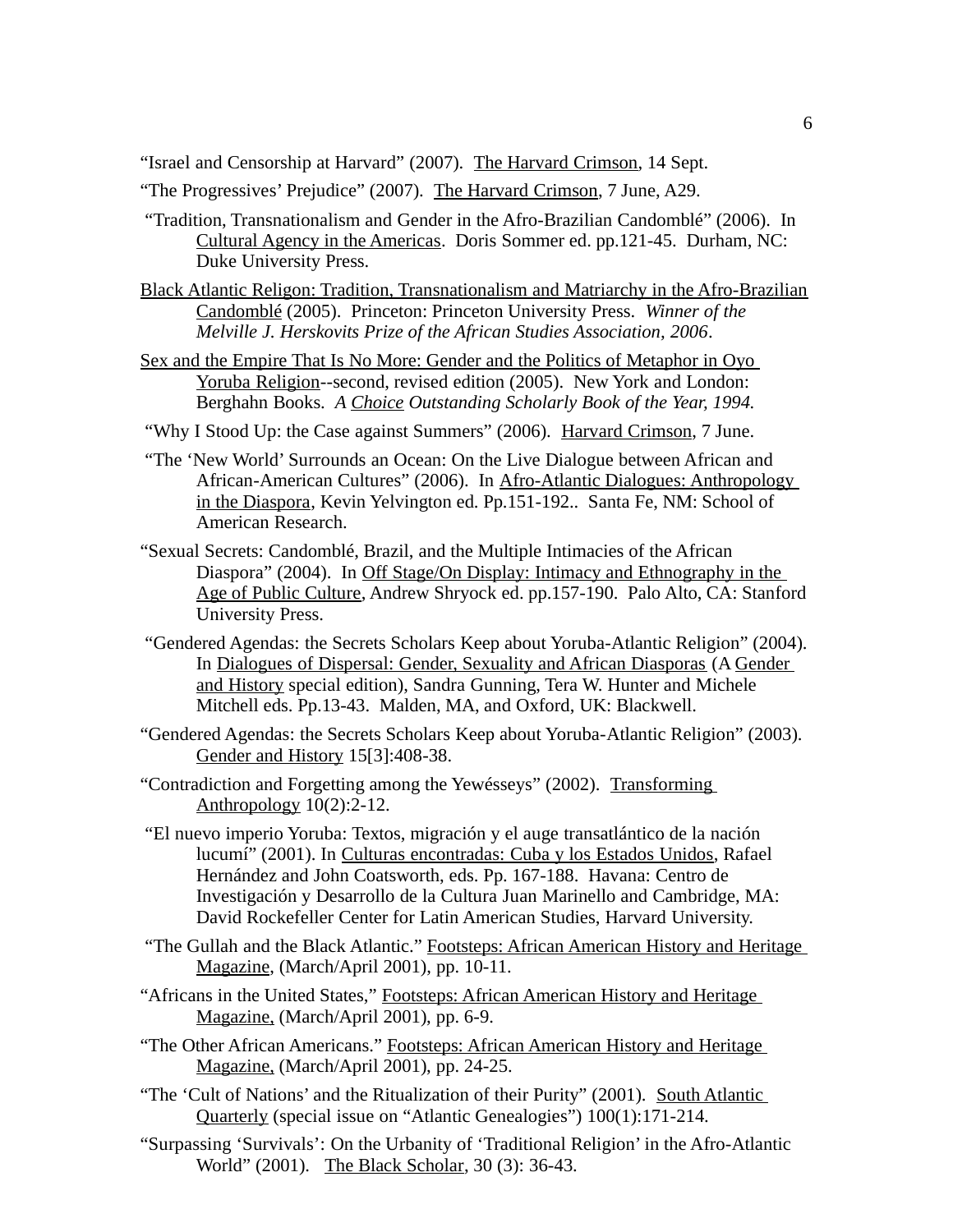- "Cuba and African Diaspora Religion" (2000). ReVista: Harvard Journal of Latin America, Winter.
- "Jeje: Repensando Nações e Transnacionalismo" (1999). Mana: Estudos de Antropologia Social (Rio de Janeiro) 5(1): 57-80.
- "Afro-Atlantic Culture: On the Live Dialogue between Africa and the Americas." In Africana: The Encyclopedia of the African and African American Experience (1999). Henry Louis Gates and K. Anthony Appiah, eds. Pp. 36-44. New York: Basic Civitas Books.
- "The English Professors of Brazil: On the Diasporic Roots of the Yoruba Nation" (1999). Comparative Studies in Society and History 41(1):72-103.
- "Yorubá: As Rotas e as Raízes da Nação Transatlântica, 1830-1950" (1998). Horizontes Antropológicos (Porto Alegre, Brazil) 4(9):263-292.
- Book review (1998) of Yoruba Sacred Kingship: "A Power Like that of the Gods" (1996) by John Pemberton, III, and Funşọ Afọlayan. Anthropological Quarterly 71(3):155-156.
- "Yoruba: A World Civilization" (1998). Calliope: World History for Young People, February, pp. 4-8, 39.
- "Religions, African, in the Americas" (1997). In The Encyclopedia of Sub-Saharan Africa, ed. John Middleton. New York: Simon and Schuster.
- "African and Afro-Caribbean Religions in the United States" (1997). In On Common Ground: World Religions in America, Interactive CD-ROM, ed. Diana Eck. New York: Columbia University Press.
- "The King's Male-Order Bride: the Making of a Yoruba Priest in a Post-Modern Age" (1997). In Queens, Queen Mothers, Priestesses, and Power: Case Studies in African Gender, ed. Flora Kaplan. Vol. 810 of the Annals of the New York Academy of Sciences, pp.381-400. New York: New York Academy of Arts and Sciences.
- "Revisiting the African Diaspora" (1996) --book review essay concerning Joseph M. Murphy's Working the Spirit (1994), George Brandon's Santeria from Africa to the New World (1993), and Ysamur Flores-Peña and Roberta J. Evanchuk's Santería Garments and Altars (1994). American Anthropologist 88(1):167-70.
- Sex and the Empire That Is No More: Gender and the Politics of Metaphor in Oyo Yoruba Religion (1994). Minneapolis : University of Minnesota Press. *A Choice outstanding scholarly book of the year*
- "Rival Empires: Islam and the Religions of Spirit Possession among the Ọyọ-Yoruba" (1994). American Ethnologist 21(3):495-515.
- "Government by Seduction: History and the Tropes of 'Mounting' in Ọyọ-Yoruba Religion" (1993). In Modernity and Its Malcontents: Ritual and Power in Africa, eds. Jean Comaroff and John Comaroff. Chicago: University of Chicago Press.
- Review article (1993) on Creativity of Power: Essays on Cosmology and Action in African Societies (1989), eds. Ivan Karp and William Arens. Journal of Religion in Africa 23(2):175-80.
- Book review (1991) of Africanisms in American Culture, ed. Joseph E. Holloway.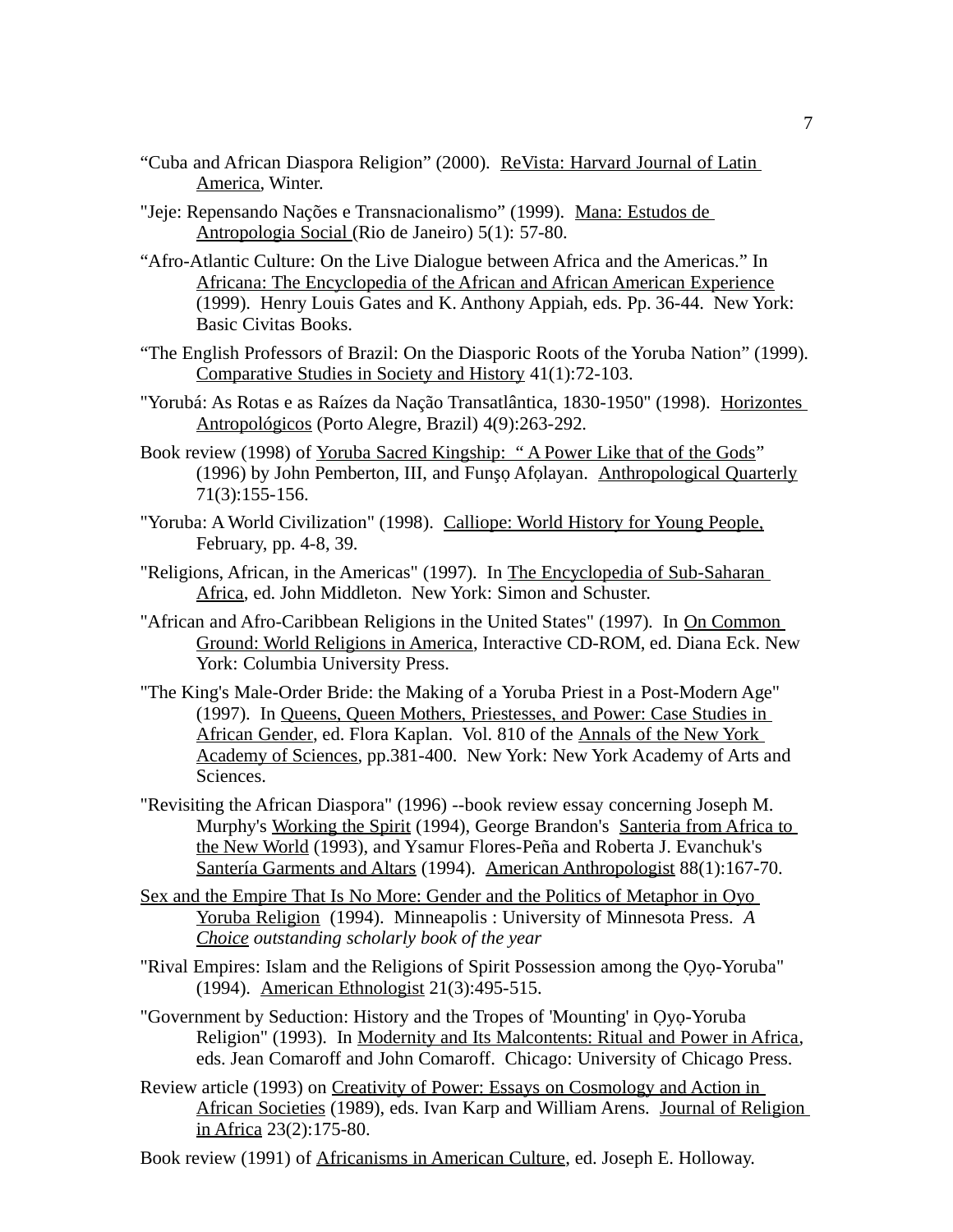American Anthropologist 93: 489-90.

"Homens Montados: homossexualidade e simbolismo da possessão nas religiões afrobrasileiras" ("Mounted Men: homosexuality and the symbolism of possession in the Afro-Brazilian religions," 1988). In Escravidão e Invenção da Liberdade, ed. João José Reis. São Paulo: Editora Brasiliense).

## Lectures, Workshops and Conference Papers

- Discussion of *Marx, Freud, and the Gods Black People Make: European Social Theory and the Real-Life "Fetish"* (2015). Faculty Seminar, Department of Comparative Studies and the Diversity and Identity Studies Collective, Ohio State University, 6 May.
- "The Black Body under Contestation in Brazil" (2015). Panel on "Expressive Cultures/Global Flows: Histories and Bodies in Flux," Global Brazil Conference, Duke University, 27 March.
- "Marx, Freud and the Man-Made Gods of the Yoruba-Atlantic: European Social Theory and the Real-Life Fetish" (2015). Third Annual Oyekan Owomoyela Yoruba Studies Lecture, Ohio State University. 13 March.
- "Stigma and Culture: Ethnological Schadenfreude and Last-Place Anxiety in Black America" (2014). African Studies Centre, Leiden University, The Netherlands, 25 November.
- "Marx, Freud and the Gods Black People Make: European Social Theory and the Real-Life 'Fetish'" (2014). Seminar of the "Currents of Faith, Places of History" Joint Research Programme of the Humanities in the European Research Area Network, Utrecht, The Netherlands, 24 November.
- "Marx, Freud and the Gods Black People Make: European Social Theory and the Real-Life 'Fetish'" (2014). History Department, Leibniz Universität Hannover, Germany, 20 November.
- Discussion of Marx, Freud and the Man-Made Gods of the Black Atlantic (2014). Fachgebiet für Kultur- und Sozialanthropologie (Department of Cultural and Social Anthropology) and Fachgebiet Religionswissenschaft (Department of the Study of Religion), Philipps-Universität Marburg, Germany 14 November
- "Stigma and Culture: Ethnological Schadenfreude and Last-Place Anxiety in Black America" (2014). Fachgebiet für Kultur- und Sozialanthropologie (Department of Cultural and Social Anthropology) and Fachgebiet Religionswissenschaft (Department of Religious Studies), Philipps-Universität Marburg, Germany 13 November.
- "Fogo no Céu: O Significado Augusto das Artes Sagradas de Xangô em Nigéria, Cuba e Brasil/Fire in the Sky: the Meaning and the Majesty of Shango's Sacred Arts in Nigeria, Cuba and Brazil" (2014). Bi-lingual lecture, Forum-Brasil, Berlin, 8 November.
- "Marx, Freud and the Gods People Make in the Black Atlantic World: the 'Fetish' in the Making and the Critique of European Theory." (2014). Institut für Ethnologie, Goethe Universität, Frankfurt am Main, Germany, 6 November.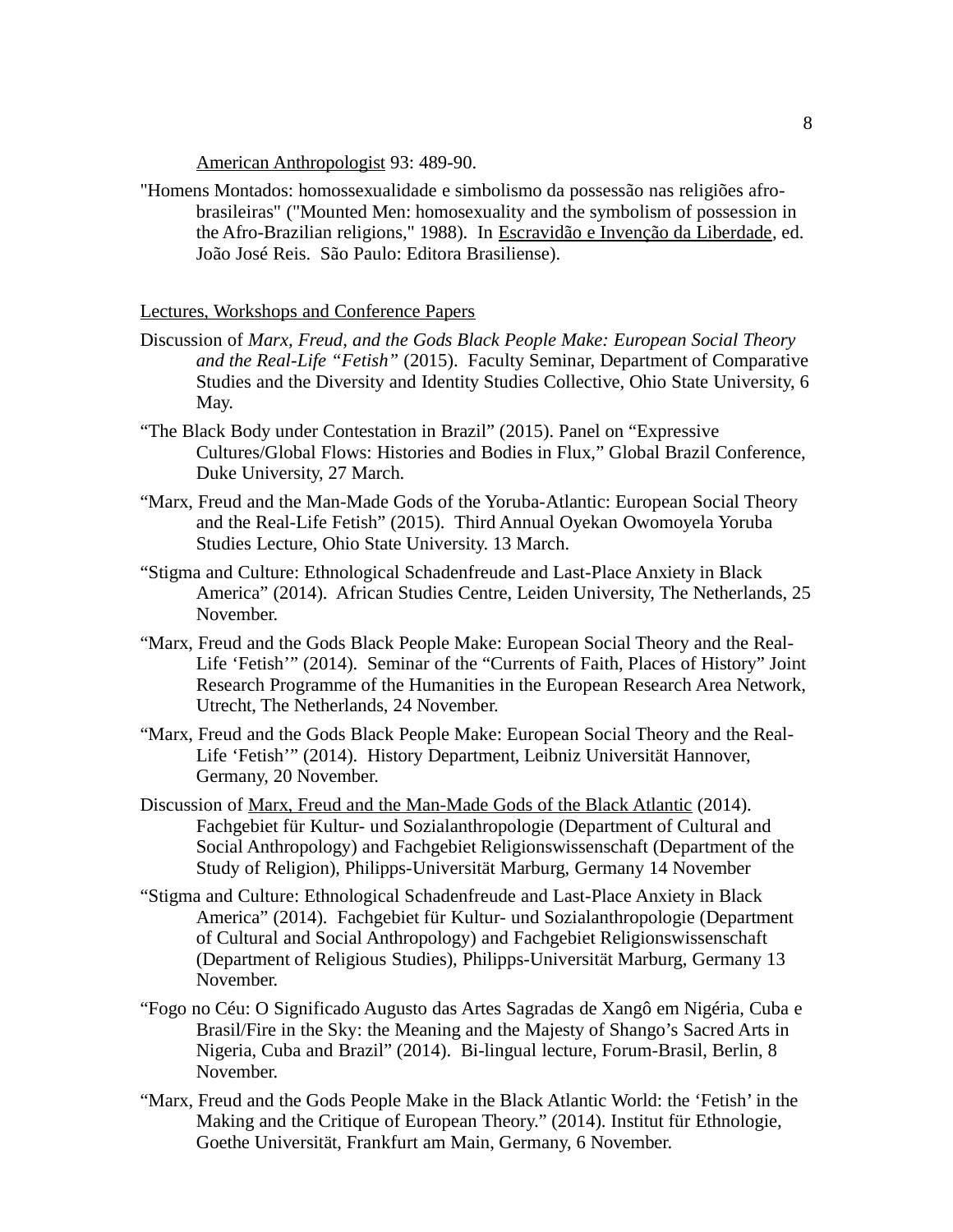- "Marx, Freud and the Man-Made Gods of Africa: the Lessons of the Real-Life 'Fetish' for European Theory" (2014). Kolloquium zur Kunst Afrikas, Kunsthistorisches Institut (African Art Colloquium, Art History Institute), Freie Universität Berlin, 28 October.
- "Theorizing 'Culture' between Spaces: The Afro-Atlantic Example." Keynote Address, International Research Training Group "Between Spaces" (2014). A collaboration between the Freie Universität Berlin and the Colegio de México, Berlin, 3 September.
- "Fuego en el cielo: el significado augusto de las artes sagradas de Changó en Nigeria, Cuba y Brasil" (2014). Union de Escritores y Artistas de Cuba (UNEAC), Santiago de Cuba, 10 July.
- "Hegel, Marx y los dioses que hacen los hombres en el Atlántico negro (el verdadero 'fetiche' no visto por la teoria social europeo)" (2014). Keynote Address: Coloquio Internacional: el Caribe que Nos Une. Festival del Caribe, Casa del Caribe, Santiago de Cuba, 7 July.
- "La idea de la religión afro-atlántica" (2014). Keynote address, "Curso Taller Internacional de Religiosidad Popular," Festival del Caribe, Casa del Caribe, Santiago de Cuba, 4 July.
- "The Black Atlantic from a Decolonial Perspective—A Conversation with J. Lorand Matory" (2014). Fachschaftsinitiative des Lateinamerika-Instituts, Freie Universität Berlin. 24 June.
- "'Ask Me No Questions': Embodied Knowledge and Ethnographic Objectivism" (2014) Lateinamerika-Institut, Freie Universität Berlin, 23 June.
- "Fire in the Sky: the Meaning and the Majesty of Shango's Sacred Arts in Nigeria, Cuba and Brazil" (2014). Internationales Begegnungszentrum der Wissenschaft, Berlin (Germany). 19 June.
- "Stigma and Culture: Last-Place Anxiety and Ethnological Schadenfreude in Black America" (2014). Institut für Ethnologie," Universität Hamburg, Germany, 6 May..
- "Marx, Freud and the Gods People Make in West Africa: the Lessons of the Real-Life 'Fetish' for European Theory" (2014). James Marsh Professor-at-Large Inaugural Lecture, University of Vermont, Burlington, VT, 14 April.
- "Stigma and Culture: Global Migrations and the Crisis of Identity in Black America" (2014). Public lecture, Uppsala University, hosted by the Department of Cultural Anthropology and Ethnology and the Forum for African Studies, 27 February.
- "Marx, Freud and the Gods People Make in West Africa: the Lessons of the Real-Life 'Fetish' for European Theory" (2014). Research Seminar in Cultural Anthropology and Ethnology, Uppsala University, Sweden, 26 February.
- "Marx, Freud and the Gods People Make in West Africa: the Lessons of the Real-Life 'Fetish' for European Theory" (2014). Department of Social Anthropology, Stockholm University, 24 February.
- "The African Gods of Latin America: the Real-Life 'Fetish' in the Making, and the Critique, of European Theory" (2014). Humboldt Prize Honorary Lecture, Lateinamerika-Institut, Freie Universität Berlin, 11 February.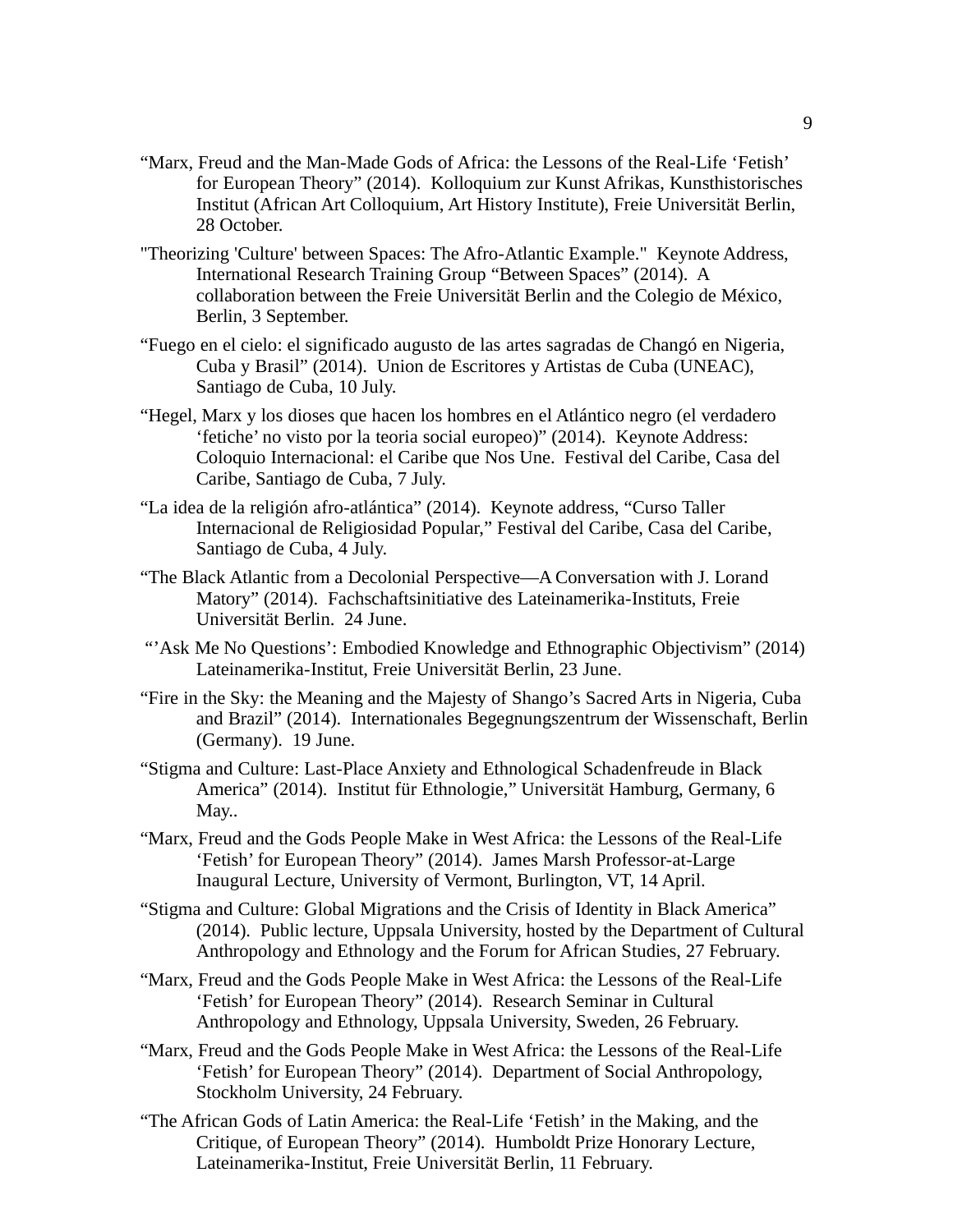- "Media Stereotypes and Double Consciousness: Telling Your Own Unheard Stories" (2013). John Hope Franklin Young Scholars Program, Duke University, 14 December.
- I Am the Other: Alienation, Empathy and Anthropology" (2013). The Maret School, Distinguished Alumni Lecture, 20 November.
- "Becoming an Anthropologist" (2013). John Hope Franklin Young Scholars Program, Duke University, 16 August.
- "Fire in the Sky: the Meaning and the Majesty of Shango's Sacred Arts in Nigeria, Cuba and Brazil" (2013). Keynote Address, Annual Shango Festival, Oyotunji Village, Sheldon, SC, 27 July.
- "Black Studies: Choices, Challenges, and Triumphs" (2013). Division of Humanities and the Arts and the Black Studies Program, City College of New York, New York City, 22 April.
- "The 'Fetish' in Real Time: On the Positionality of Theory, or Value at the Crossroads" (2013). Roy A. Rappaport Distinguished Lecture in the Anthropology of Religion, Society for the Anthropology of Religion, Biennial Meeting, Pasadena, California, 13 April.
- "Stigma and Culture: Global Migrations and the Crisis of Identity in Black America" (2013). Plenary Lecture at "Remapping the Black Atlantic: Diaspora (Re)Writings of Race and Space: An International Conference," DePaul University, 12 April.
- "Interwoven Histories: Luxury Cloths of Atlantic Africa" (2013). Gallery talk, John Hope Franklin Young Scholars Program. Lilly Library, Duke University, 26 January.
- "Interwoven Histories: Luxury Cloths of Atlantic Africa" (2012). Gallery talk, Lilly Library, Duke University, 27 November.
- "Global Migrations and the Crisis of Identity in Black America" (2012). Dr. Bertha Maxwell-Roddey Distinguished Africana Lecture, University of North Carolina at Charlotte, 15 October.
- "Putting American Slavery and Freedom in Their Place: A Cross-Cultural Perspective" (2012). John Hope Franklin Young Scholars Program, Duke University, 17 August.
- "Popular Democracy and Racial Dictatorship: 19<sup>th</sup>-Century US Slavery in Historical Perspective" (2012). Keynote Address to the John Hope Franklin Young Scholars Program, Duke University, 13 August.
- "Survival/Creolization/Dialogue: How Tropes Remake the African Diaspora" (2012). Keynote Address to the "Crossroads of the World: Transatlantic Interrelations in the Caribbean," Freie Universität Berlin, 2 July.
- "The Black Atlantic: A Translocal Civilization" (2012). John Hope Franklin Young Scholars Program, Duke University, 12 May.
- "Of the Race but above the Race: Ethnicity, Class Identity, and Shame in Black America" (2011). Sigma Gamma Rho Sorority, Duke University, 8 November.
- "I Am the Other: the Making of an Anthropologist" (2011). Chatauqua: a Faculty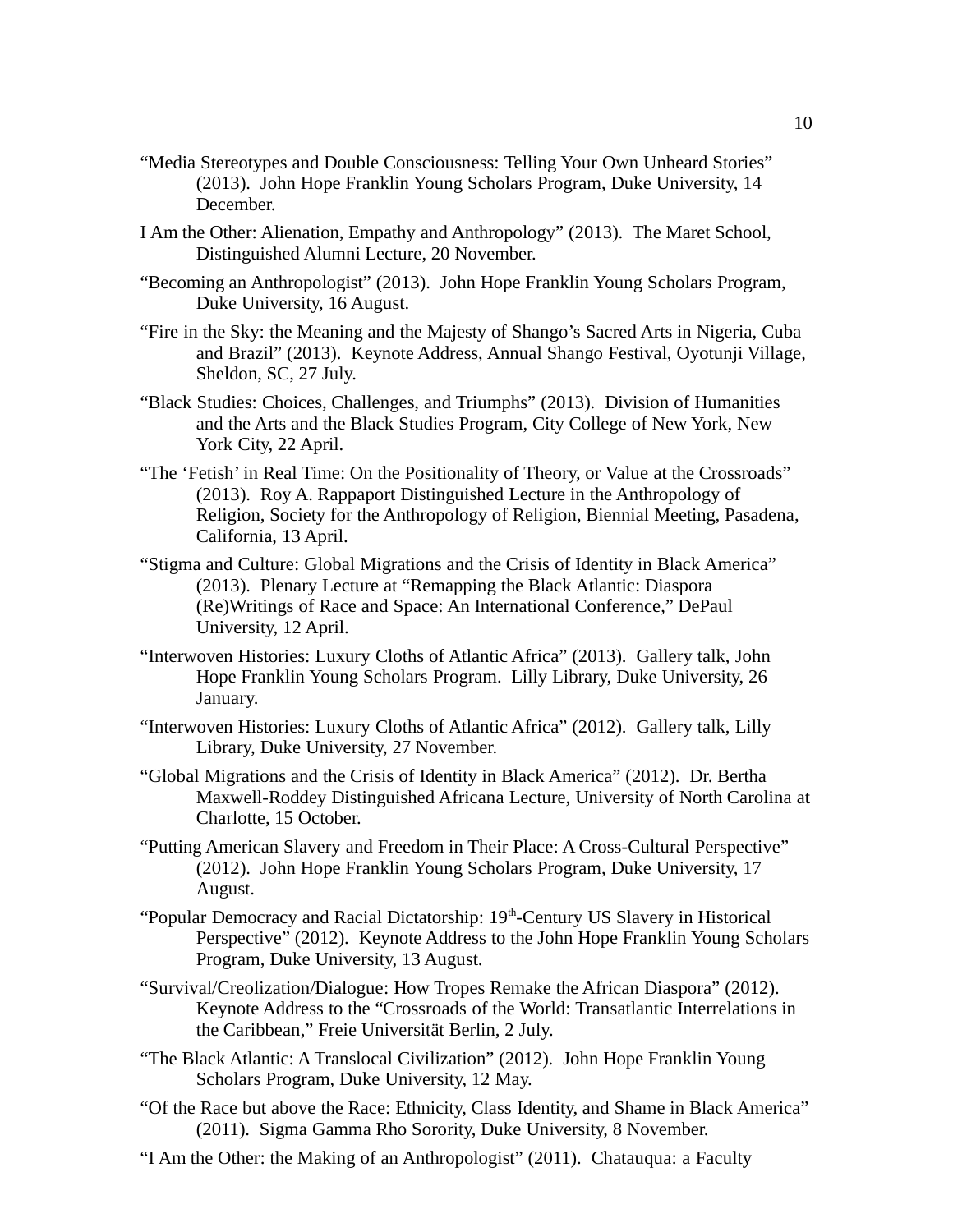Lecture Series for First-Years. Duke University. 7 November.

- "On the 'Fetish': The Black Atlantic Making of Gods and Men" (2011). Provost's Lecture, Department of Anthropology, University of Wisconsin, Madison, 21 April.
- "Yoruba-Atlantic Ethnicity: On the Essential Indeterminacy of Ethnic Boundaries" (2011). Mellon-Sawyer Seminar on Ethnicity in Africa, University of Michigan, Ann Arbor, 2 April.
- "Sacred Double Consciousness: the Signs of Citizenship and of Spirit Possession in the Afro-Atlantic World" (2010). Distinguished Lecture, Association for Africanist Anthropology, American Anthropological Association, New Orleans, LA, 19 November.
- "Do Affluent Black Kids Feel They Have to Act 'Ghetto'? Do Poor White Kids Just Want to Disappear?" (2010). Center for Race Relations, Duke University, 28 October.
- "Trends and Prospects in African and African-Diaspora Studies" (2010). "The Future of Africana Studies: A Public Forum," University of Virginia, Charlottesville, 21 October.
- "Of the Race but above the Race: Ethnicity and Shame in the Global Black Bourgeoisie" (2010). Internationales Forschungszentrum Kulturwissenschaften, Vienna. 14 October.
- "Of the Race but Above the Race: Ethnicity, Hope, and Shame in the Global Black Bourgeoisie" (2010). Department of Cultural Anthropology, Duke University. 27 September.
- "Learning from Embarrassment: On Being an Africanist Anthropologist" (2010). "Down to Earth: Making Community Connections" Series. Center for Multicultural Affairs, Duke University. 8 September.
- "The Plantation Cross-Culturally: the Questions Scholars Ask, and How We Try to Answer Them" (2010). Keynote Address to John Hope Franklin Young Scholars Program," Historic Stagville Plantation, Durham, NC, 10 July.
- "*A Diáspora Africana—na Teoria e na Prática*" (2010). Keynote Address at "*A Circulação de Objetos, Corpos e Espíritos: Processos de Objectivação e Subjectivação nos Movimentos Religiosos entre África e as Américas," Centro em Rede de Investigação em Antropologia—Núcleo e Antropologia da Religião and Instituto de Ciências Sociais, Universidade Nova de Lisboa*, Lisbon, Portugal, 25 June.
- "Free to Be a Slave: Slavery as a Metaphor in the Afro-Atlantic Religions" (2010). Keynote Address at "States of Freedom, Freedom of States" Conference, University of the West Indies, Mona, Kingston, Jamaica, 16 June.
- "Anthropology, Aspiration, and Poetry" (2010). Commencement address to the Class of 2010, W.G. Pearson GT Magnet Elementary School, Durham, NC, 10 June.
- "*Eniitan*: 'Children of History'" (2010). Address to the Class of 2010, Department of African and African American Studies, Duke University, 14 May.
- "Of the Race but above the Race: Racial Stigma, Ethnicity, and the Hopes of the Global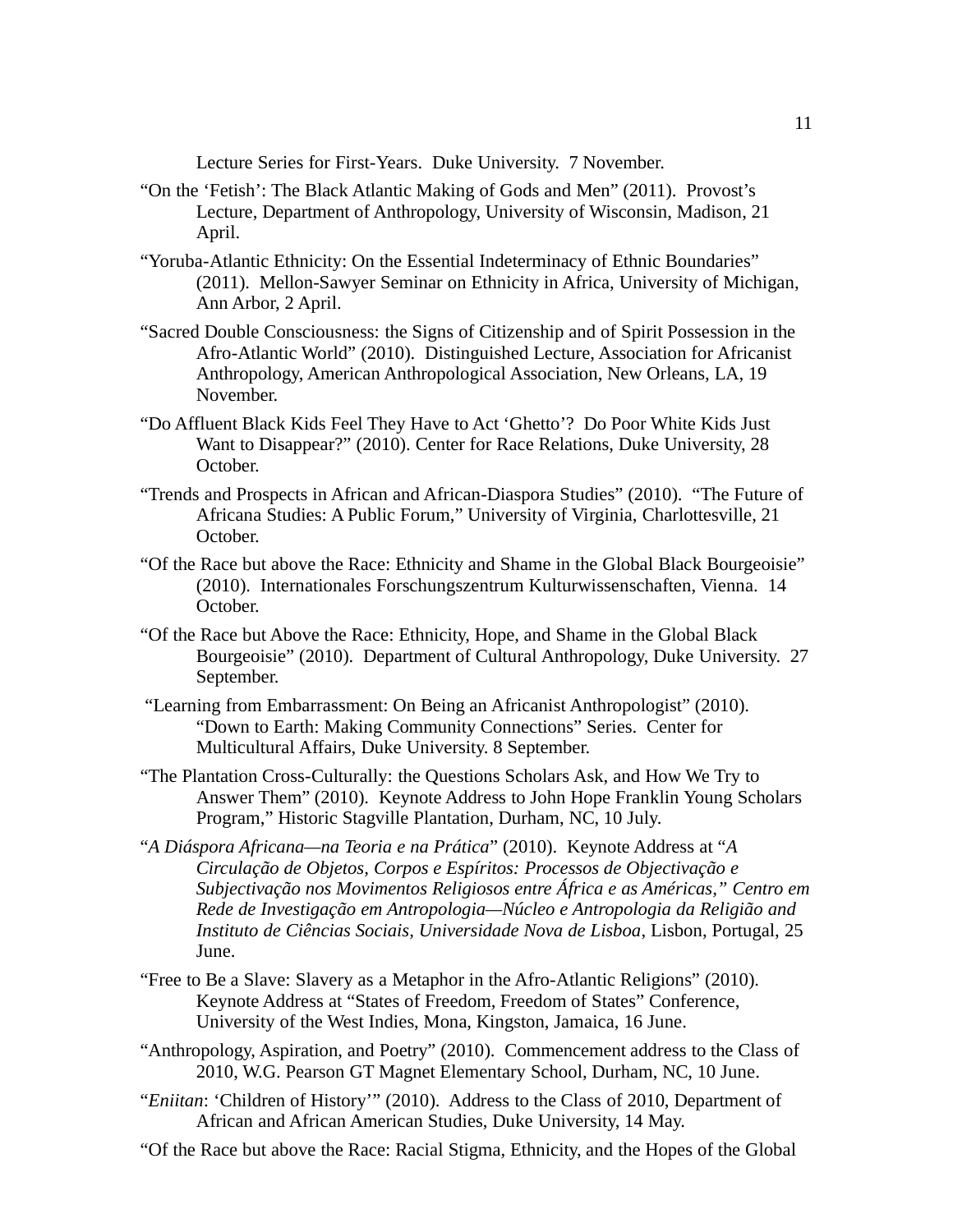Black Bourgeoisie" (2010). Annual Langford Lectureship, Duke University, 16 March.

- "Three Questions about Race" (2010). Keynote address to Common Ground Retreat, Center for Race Relations, Duke University, Camp Oak Hill, Oak Hill, NC, 26 February.
- "Vodou and Other African-Inspired Religions" (2010). Online Office Hours, Duke University, 12 February.<http://www.youtube.com/watch?v=QAcQKhVAjM8>
- "The Cultural Construction of Dis-ease and Healing: An Afro-Atlantic Perspective" (2010). Duke Clinical Research Institute, Duke University, Durham, NC, 21 January.
- "Possessed: People Are Not Always Who You Think They Are" (2009). Duke Durham School Days (mini-immersion to promote the desire to attend college among eighth-graders), Office of Community Affairs, Duke University, 16 October.
- "Sacred Double Consciousness: the Signs of Citizenship and of Spirit Possession in the Afro-Atlantic World" (2009). Center for Black Diaspora, DePaul University, Chicago, 6 May.
- "The African Diaspora—in Theory and in Practice" (2009). Keynote address, African and African Diaspora Studies Workshop, Wesleyan University, 24 April.
- "Of the Race but above the Race: Racial Stigma, Ethnicity, and the Hidden Social Curriculum of the University "(2009). Program in African and African-American Studies, University of Iowa, Iowa City, 26 February.
- "Of the Race but above the Race: Stigma and the Schooling of Ethnicity in the 'Mecca' of Black Higher Education" (2009). African and African-American Studies Program and Department of Anthropology/Sociology, University of Massachusetts, Dartmouth, 19 February.
- "Contemporary Challenges to Afro-Brazilian Religions" (2009). Brazil Studies Program at the David Rockefeller Center for Latin American Studies, Harvard University, 12 February.
- "The African Diaspora—in Theory and in Practice" (2009). "Power and the Black Experience," School of the Humanities, Arts and Social Sciences, Massachusetts Institute of Technology, Cambridge, MA, 11 February.
- "The Other African Americans: Racial Stigma, Ethnicity, and the Hidden Curriculum of the University" (2009). The Americas Series (Distinguished Scholars of Race in the Americas), Department of African and African Diaspora Studies and Program in American Studies, Indiana University, Bloomington, 22 January.
- "Of the Race but above the Race: Racial Stigma, Ethnicity, and the Hidden Social Curriculum of the University" (2008). Lewis Henry Morgan Lecture Series, University of Rochester, 22 October.
- "The Cultural and Political Construction of Dis-ease and Healing: An Afro-Atlantic Perspective" (2008). National Medical Association Post-Convention Seminar on "Collaborative Care with Cultural Competency in HIV/AIDS," Marco Island, Florida, 2 August.
- "Scholarship and Daily Life: An Anthropologist's View" (2008). Schomburg-Mellon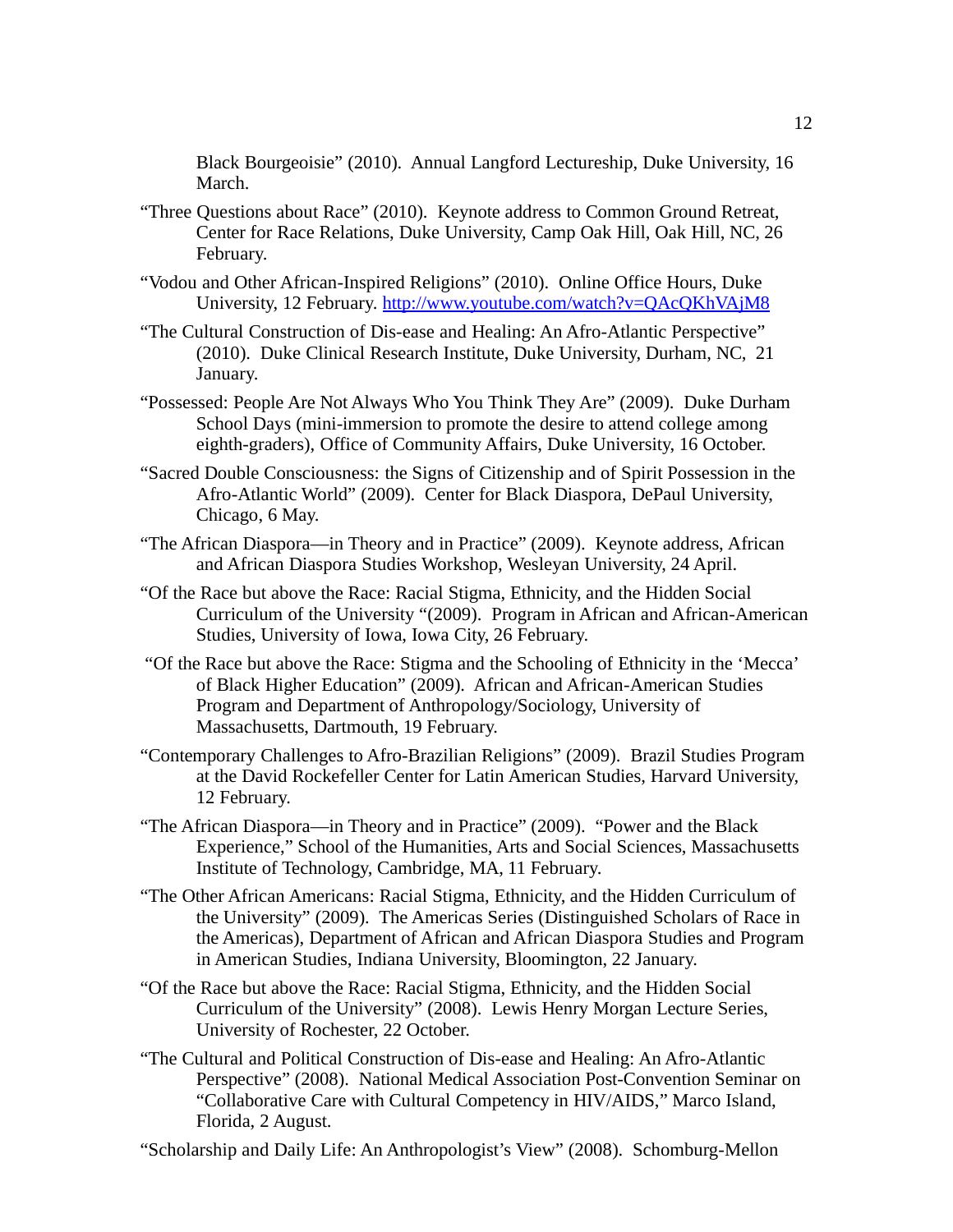Humanities Institute, Schomburg Center for Research in Black Culture, 11 July.

- "*Nacionalismo, Regionalismo, e Feminismo: Arthur Ramos, Édison Carneiro, e Ruth Landes na Encruzilhada*" (2008). Department of Anthropology, Universidade de São Paulo, 1 July.
- "Sacred Double Consciousness: On the Signs of Citizenship and Spirit Possession in the Afro-Atlantic World" (2008). Berkley Center for Religion, Peace, and World Affairs and the Sociology and Anthropology Department, Georgetown University, 18 April
- "Enterprising Africa: Culture as Economic Opportunity" (2008). Chair/President/Manager Program, Harvard Business School, 11 April.
- "Sacred Double Consciousness: On Citizenship and Spirit Possession in the Afro-Atlantic World" (2008). University of Oregon, Eugene, 4 April.
- "The Many Who Dance in Me: Foreignness, Royalty and Slavery in the Afro-Atlantic Self" (2008). Conference on "Orisa Music and Dance: Discourses of Modernity and Transnationalism," African-New World Studies, Florida International University, Ft. Lauderdale, 8 March.
- "Academic and Accidental Activism in the Professoriat" (2008). Mellon Mays and Bouchet Undergraduate Fellowships Annual Spring Conference at Yale —"Scholars as Change-Makers," 1 March.
- "What Is Troubling about Zionism: An African American Perspective" (2007). Justice for Palestine, Harvard Law School, 4 December.
- "The African Diaspora—in Theory and in Practice" (2007). Department of African and African American Studies, Duke University, 16 November.
- "Of the Race but above the Race: Ethnicity among the Stigmatized" (2007). Anthropology Day, Harvard University, 14 September.
- "Drums That Talk and Selves That Are Not Your Own: Thinking about Society through African Music" (2007). Kennedy-Longfellow School,  $7<sup>th</sup>$  grade assembly, 31 May.
- "The African Diaspora—in Theory and in Practice" (2007). Rutgers University, Center for African Studies, Conference on "Circulating People, Circulating Cultures: Legacies of Slavery in Africa and the Americas," 12 May.
- "Free to Be a Slave: Slavery as a Metaphor in the Afro-Atlantic Religions" (2007). Tulane University, Keynote address at Rockefeller Humanities Fellowship Conference, Stone Center for Latin American Studies, 25 April.
- "The Spirits of History: Ontology, Historiography, and the Haitian Revolution" (2007) Cambridge Rindge and Latin High School, 12 April.
- "Of the Race, for the Race, but above the Race: Racial Stigma, Ethnicity, and the Hidden Social Curriculum of the University" (2007). Boston University, Conference on "Community Building and Identity Formation in the African Diaspora," 31 March.
- "Black Gods and Kings: The African Legacy of Latino and Black America" (2007). English High School, Boston, 28 February.
- "'He Fit the Profile': Race and Racism in Progressive Academic Communities" (2007).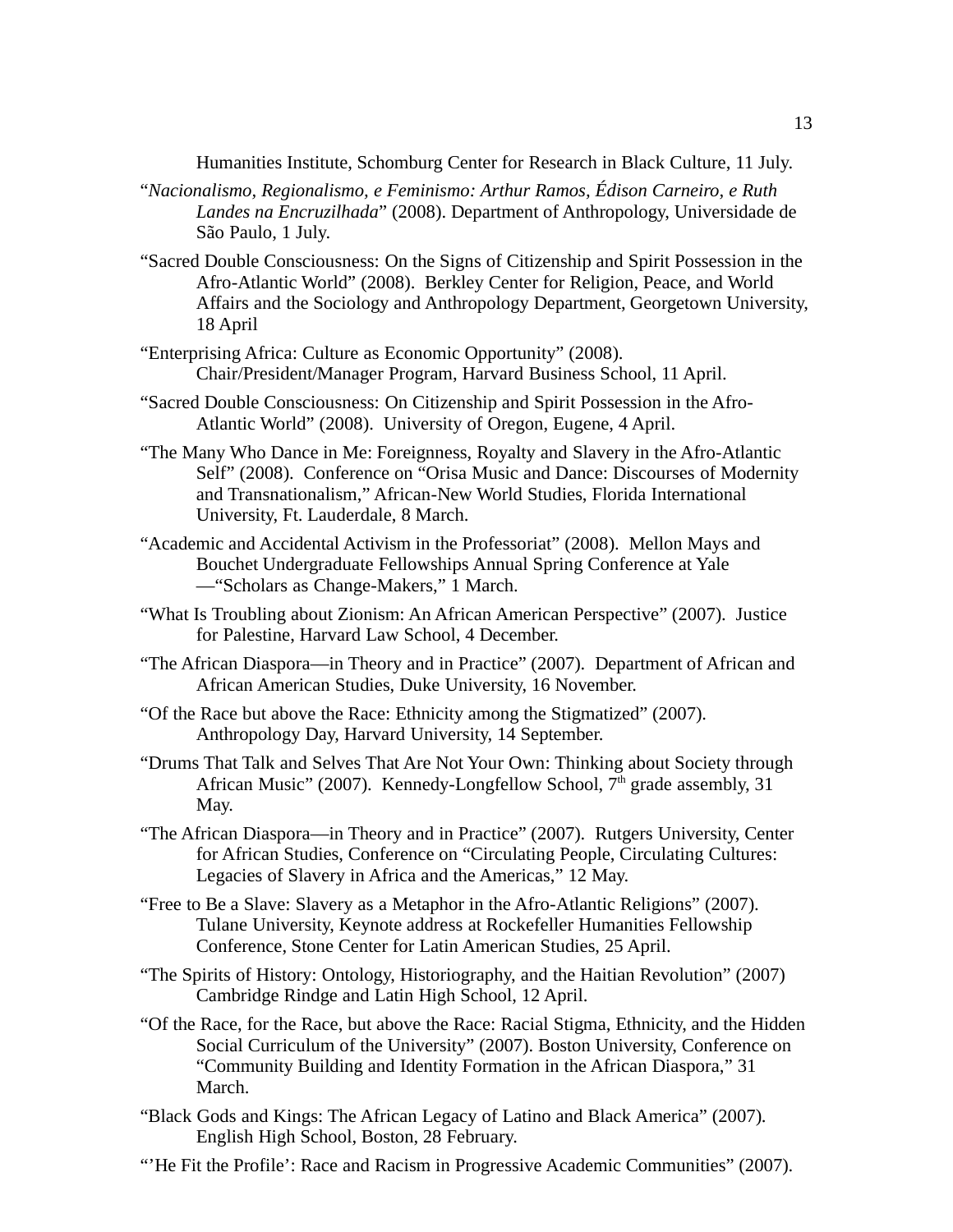Massachusetts Institute of Technology, Black History Month Breakfast, 16 February.

- "The Many Who Dance in Me: On the Plural and Transnational Nature of the Afro-Atlantic Self" (2006). Department of Religion, Duke University, 28 September.
- "About Black Atlantic Religion" (2006). Wellesley College, Africana Studies, 27 April.
- "Africa in the Americas: Re-Theorizing the African Diaspora" (2006). Bradford Morse Distinguished Lecture Series, African Studies Center, Boston University, 12 April.
- "Africa in the Americas: Re-Theorizing Africa's Cultural Influence on the Americas" (2006). The Jerry Wood Memorial Lecture, Swarthmore College, 13 February.
- "The Trans-Atlantic Nation: Rethinking the African 'Diaspora'" (2005). "Global Black Studies" series of the Department of African Studies, University of Illinois, Chicago, 18 Nov.
- "Free to Be a Slave: Slavery as Metaphor in the Afro-Atlantic Religions" (2005) African Studies Program, University of Washington, Seattle, 20 May.
- "Imaginando Puerto Rico, o "?Y tu abrigo, dónde está?" (2005). Public lecture for the Puerto Rico Winter Institute, University of Puerto Rico, 27 January.
- "*La Salsa en la Falla: Raza, Género y Nación en un Mundo Trasnacional*" ("Salsa on the Fault Line: Race, Gender and Nation in a Transnational World"—2005). Two lectures for the Puerto Rico Winter Institute, University of Puerto Rico, 24 and 25 January.
- "Settler Colonialism as a Bloc Position" (2004). Keynote address for the meeting of the Legal Committee of the Harvard Model United Nations, 10 December.
- "Sacred Misnomers and Israel's 'Right to Exist'" (2004). Morning Prayers, Memorial Church, Harvard University, 6 December.
- "*Para Inglês Ver*: Sex, Secrecy and Scholarship in the Yoruba-Atlantic World" (2004). Ethnohistory Program (with the co-sponsorship of the African Studies Center and the Africana Studies Program), University of Pennsylvania, 28 October.
- "Africa is Not a Crisis" (2004). Keynote address. Rotary Club of Cambridge, MA, 25 August.
- "Man in the 'City of Women': Ethnographic Allegories of Race, Sex and Nation" (2004). Department of Anthropology, University of Chicago, 10 May.
- "*Para Inglês Ver*: Black Matriarchy in the Transnational Drama of Racial Democracy" (2004). Brazilian Studies Program, Georgetown University, 26 March.
- "'In their effect if not their intent': Confronting the New Anti-Semitism" (2004). Morning Prayers, Memorial Church, Harvard University, 15 January.
- "Race, Rights, and Rank in the Nation-State: a Cross-Cultural Perspective on the 1963 March on Washington" (2003). Public Affairs Section, United States Consulate, Lagos, Nigeria, 21 August.
- "Is There Gender in Yoruba Society?" (2002). Roundtable: The Invention of Women— Theorizing African Women and Gender Now and into the Future. African Studies Association, Washington, D.C., 6 December.
- "Are Religions Inherently Transnational?" (2002). Transnational Religion and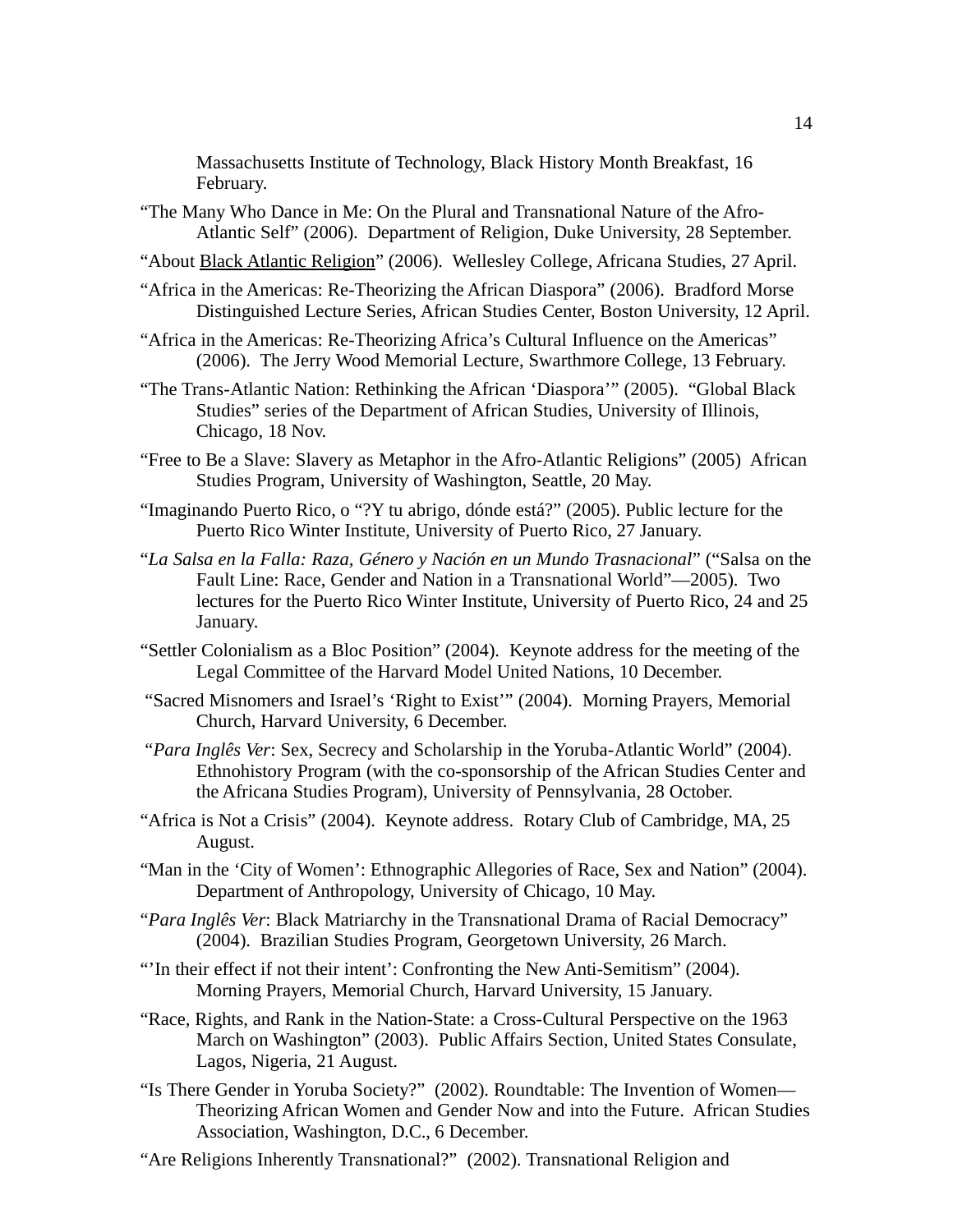Migration: A Planning Meeting of the Social Science Research Council, Istanbul, 13 June.

- "Sources of Sickness, Logics of Healing: An African Cultural View" (2002). Televised lecture for the Continuing Medical Education broadcast of the National Medical Association Convention, Maui, Hawaii, 8-12 August (recorded 6/5/02).
- "Is Oppositional Culture Killing Our Kids?: Cross-Cultural Perspectives on African American Youth Resistance" (2002). Fourth Melvin E. Jenkins, M.D., Lectureship in Pediatrics, Howard University College of Medicine, 7 May.
- "The 'New World' Surrounds an Ocean: On the Afro-Atlantic Dialogue" (2002). Twenty-First Annual Lorraine A. Williams Lecture, Department of History, Howard University, 24 April.
- "Who Is the Subject of History?" (2002). Keynote address, Induction Ceremony of the Phi Alpha Theta History Honors Society, Howard University, 22 April.
- "Cooperation in the Workplace/la Cooperación en el Servicio" (2002). Bilingual workshop on Black-Latino Labor Relations for Howard University dormitory staff, 18 April.
- "Are Black North Americans Cultural Imperialists?" (2002). Foreign Policy Forum of the Ralph E. Bunche International Affairs Center, Howard University, 16 April.
- "The Other African Americans: Theorizing Ethnic Diversity at Howard University" (2002). New Perspectives in Faculty Research Colloquium, Howard University, 6 February.
- "Of Many Nations, We Are One" (2002). Annual Black History Month Lecture, Howard University Hospital. Sponsored by the Office of International Healthcare Services, 28 February.
- "Identity and Difference: On Black Ethnic Diversity at Howard" (2002). Black History Month Series, Part Two, Alpha Kappa Alpha Sorority, Alpha Chapter, Howard University, 20 February.
- "Sex and Secrecy: Reflections on Herzfeld's Cultural Intimacy in the African Diaspora" (2001). Panel on "Cultural Intimacy and Mass Mediation: Articulating New Grounds for Ethnography between Public and Private Spheres," organized by Professor Andrew Shryock, 100<sup>th</sup> Annual Anthropological Association Meeting, Washington, D.C., 29 November.
- "Free to Be a Slave: Slavery as a Metaphor in the Afro-Atlantic Religions" (2001). "Slavery: A Comparative Exploration," An Interdisciplinary Symposium on Slavery, Howard University, 18-19 May.
- "An African Empire in the Americas: On the Trans-Atlantic Rise of Yoruba Religion" (2001). African Diaspora Series, University of California, Riverside, 20 April.
- "The 'New World' Surrounds an Ocean: Africa in the Making of the Modern World" (2001). Keynote Address at "Africa in World History: Thematic Connections," the Wednesday Workshop of the Northeastern Regional Council for Social Studies (NERC), co-sponsored by the Center for World History (Northeastern University) and the African Studies Center (Boston University), Boston, 7 March.

"Hombre en la 'Ciudad de las Mujeres'" (2001). Invited lecture at conference on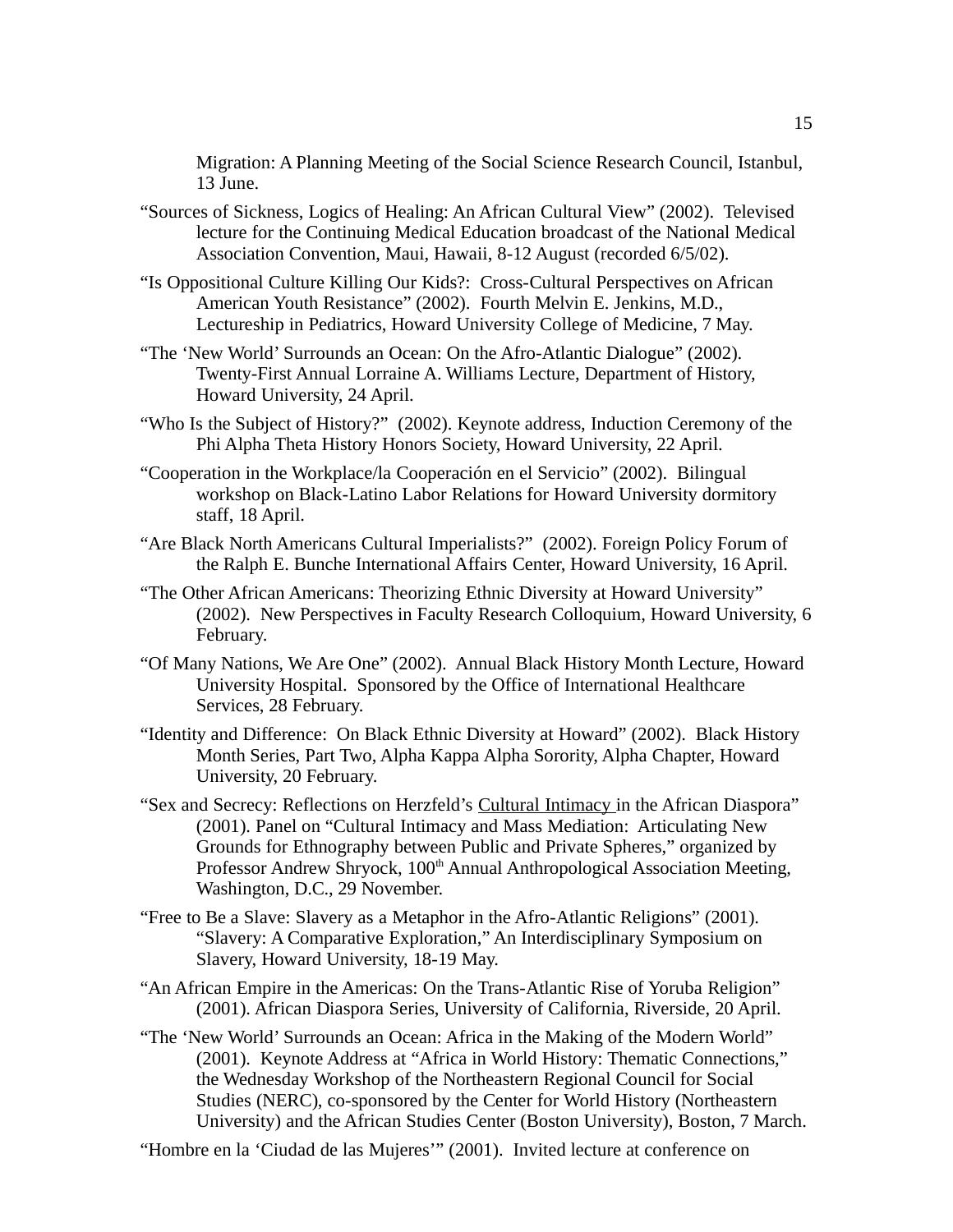"Cultural Agency in the Americas: Language, Ethnicity, Gender and Outlets of Expression" (sponsored by the Social Science Research Council), Cuzco, Peru, 30 January.

- "The Road to Timbuktu and the Rivers of West Africa" (2001). Lecture series sponsored by Harvard University Alumni Association Tour of Senegal and Mali, 15-27 January.
- "Sex, Dialogue and Secrecy in the Yoruba-Atlantic Tradition" (2000). Panel on "Breaking Taboo: (Theorizing) Sex and Sexualities in the African Diaspora,"  $99<sup>th</sup>$ Annual American Anthropological Association Meeting, San Fransico, 15–19 November.
- "The 'New World' Surrounds an Ocean: On the Afro-Atlantic Dialogue" (2000). Colloquium Series on Transnationalism, Area Studies and Ethnographic Methods, Department of Anthropology, Yale University, 14 November.
- "Disciplining Race: An Anthropological Perspective on 'Race,' Migration, and 'Identity" (2000). Black Cultural Studies Seminar, Tufts University, 28 September.
- "Parables from the Afro-Atlantic: On the Dialectical Representation of Collective Black Selves" (2000). Conference on "Crossing Boundaries: The African Diaspora in the New Millennium," New York University, 23 September.
- "Afro-Atlantic Culture: Re-Thinking the Units of Anthropological Analysis" (2000). Anthropology Day, Department of Anthropology, Harvard University, 15 September.
- "Afro-Atlantic Dialogue: A New Analytic Metaphor for an Old Reality" (2000). African Diaspora Program, Department of African-American Studies, University of California at Berkeley, 25 April.
- "How I Became White: A Cross-Cultural Look at Race"/ "Contradiction and Forgetting in Yewessey Culture" (2000). The Tenth Emeritus Lecture, in honor of the late Professor Emeritus William Shack, Department of Anthropology, University of California at Berkeley, 24 April.
- "Afro-Atlantic Dialogue: A New Analytic Metaphor for an Old Reality" (2000). Conference on "Transcending Traditions: African, Afro-American and African Diaspora Studies in the 21<sup>st</sup> Century," African Studies Center and the Afro-American Studies Program, University of Pennsylvania, 21 April.
- "The New Yoruba Imperium: Texts, Migration, and the Rise of the Trans-Atlantic Lucumí Nation" (2000). Latin American Studies Association International Congress XXII, Miami, Florida, 14-18 March.
- "Man in the 'City of Women'" (1999). Lecture presented at conference on "The Globalization of Yoruba Religious Culture," Department of Religious Studies and Department of African-New World Studies, Florida International University, 9-12 December.
- "How I Became White: A Cross-Cultural Look at 'Race'" (1999). The Peabody Museum of Archaeology and Ethnology and the Department of Anthropology, Harvard University, 2 December.
- "The 'New World' Surrounds an Ocean: On the Live Dialogue between African and African-American Cultures" (1999). Atlantic Studies Group of the "Oceans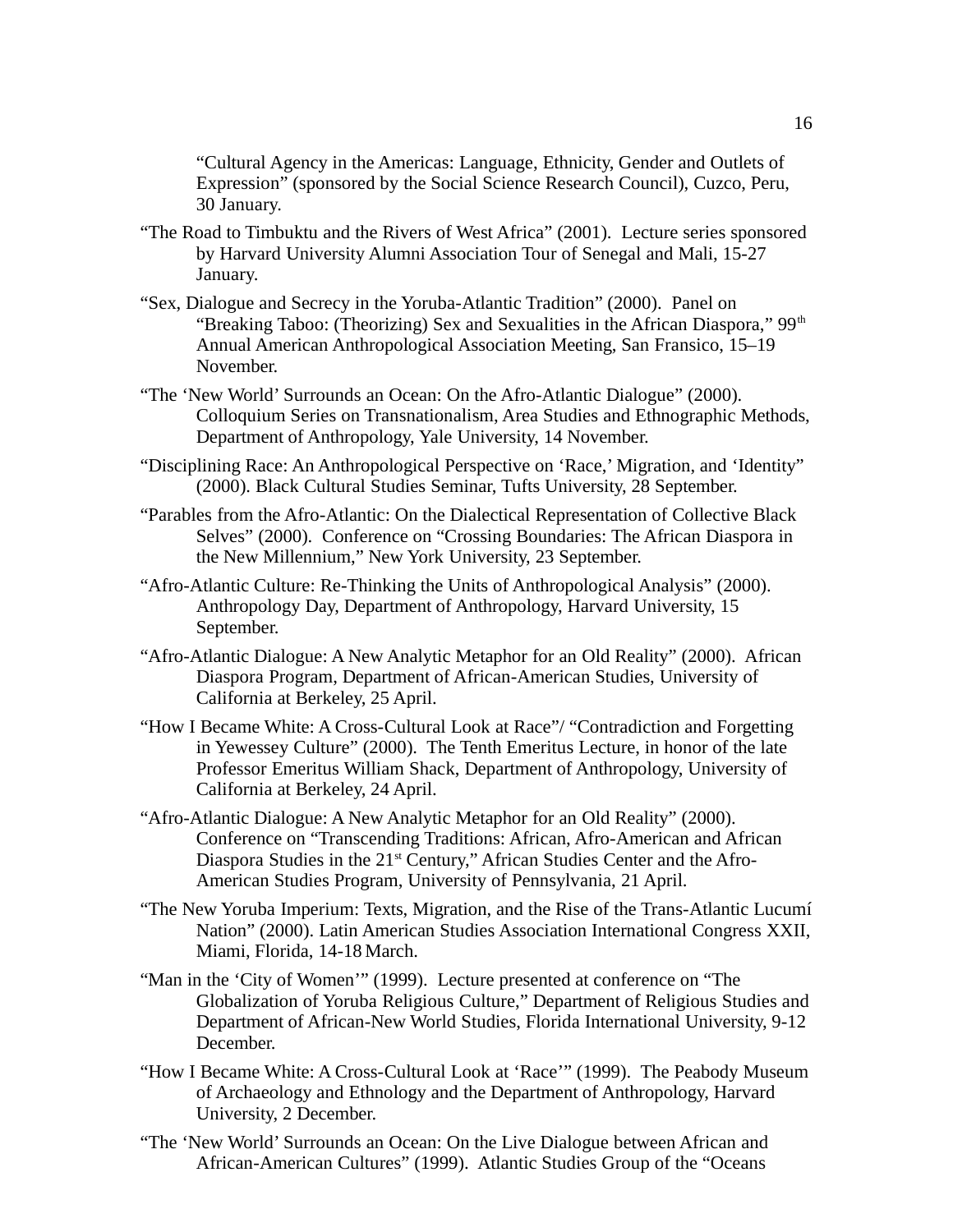Connect" Project, Duke University, 26 October.

- "An African Empire in the Americas: On the Trans-Atlantic Rise of Yoruba Religion" (1999). Department of African and African-American Studies and the Atlantic Studies Group of the "Oceans Connect" Project, Duke University, 25 October.
- "Contradiction and Forgetting in Yewéssey Culture" (1999). Ethnic Studies Fall Lecture, Shippensburg University (Shippensburg, PA), 18 October.
- "Candomble's Newest Nation: Brazil" (1999). Conference on "Regionalism and National Identity in Brazil and Mexico," Brown University, 24 Sept.
- Discussion of my forthcoming book Black Atlantic Religion: Tradition, Transnationalism, and Matriarchy in the Afro-Brazilian Candomblé (1999). Atlantic History Seminar, Department of History, University of Pittsburgh, 19 March.
- "The Trans-Atlantic Nation: Re-thinking Nations and Transnationalism" (1999). Council on African Studies and the Gilder-Lehrman Center for the Study of Slavery, Resistance, and Abolition, Yale University, 5 February.
- "*El Nuevo Imperio Yoruba: Textos, Migración y el Auge Transatlántico de la Nación Lucumí*" (1999). Conference on "*Las Relaciones Sociales y Culturales entre Cuba y los Estados Unidos," Centro de Investigación y Desarrollo de la Cultura Cubana "Juan Marinello*," Havana, 30 January.
- "Basic Black: Ethnic Diversity, Immigration, and the Modern Making of Blackness in the United States" (1998). CIC Fellows Conference on "Honoring the Past, Striving toward the Vision: 1978-1998." Indiana University/Purdue University at Indianapolis, 24 October.
- "Entrepreneurs of Nationhood" (1998). Conference on "Prophets, Visionaries and their Publics in the Afro-Atlantic World." University of Maryland, College Park, 8 October.
- "The Prestige of Scripture and the Rise of Yorùbá Religion in the United States" (1998). Conference on "Religion Outside the Institutions," Center for the Study of Religion, Princeton University, 5-7 June.
- "The Trans-Atlantic Nation: Reconsidering Nations and Transnationalism" (1998). Conference on "Rethinking the African Diaspora: The Making of the Black Atlantic World in the Bight of Benin and Brazil." Emory University, 18 April.
- "Don't Take Yourself Too Literally!: On the Metaphors We Live By" (1998). Horace Mann Willard Endowed Lecture, Vermont Academy, Saxtons River, Vermont, 6 April.
- "Basic Black: Ethnic Diversity, Immigration, and the Modern Making of Blackness in the United States" (1998). Conference on "New Directions in Diaspora Research," Northwestern University, 3 April.
- A Discussion of Steven Spielberg's "Amistad" (1998). African American Resource Group, BankBoston International Headquarters, Boston, 24 February.
- "*La culture en tant que conflit: politique de la culture afro-atlantique*" (1998). Colloquium on "*Les arts de la rencontre triangulaire, ou les arts du marronnage*," *Institut Régional d'Art Visuel*, Fort-de-France, Martinique, 17-18 February.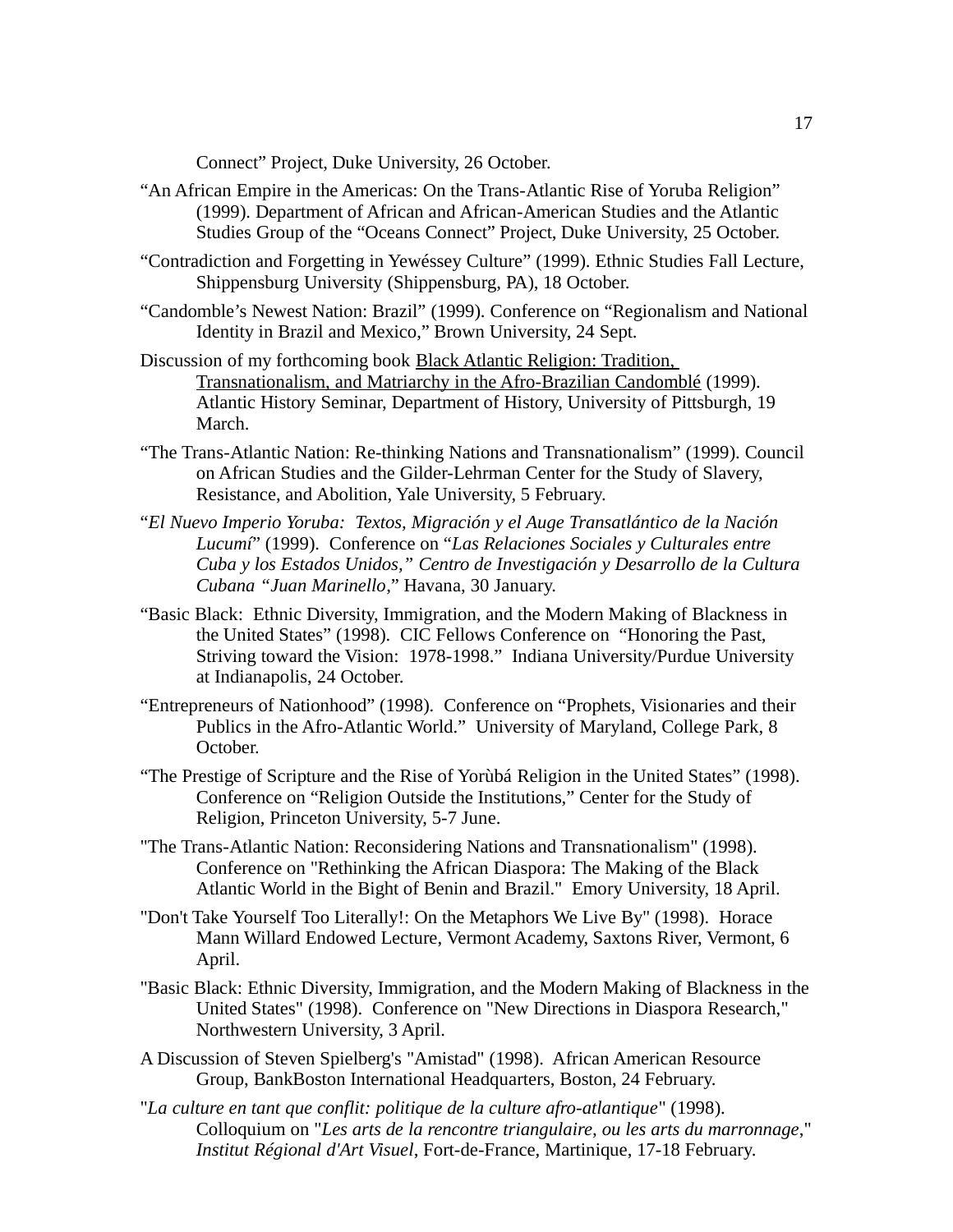- "The Trans-Atlantic Nation: Reconsidering Nations and Transnationalism" (1998). Department of Spanish and Portuguese, Georgetown University, 21 January.
- "The Other African Americans: Reflections on Domestic Ethnography" (1998). Center for Afroamerican and African Studies, University of Michigan, 26 January.
- "Cultures and Clashes: a Cross-Cultural Look at 'Race'" (1998). The BankBoston Kick-Off to Black History Month. BankBoston International Headquarters, Boston, 27 January.
- "Possessed: the Dizzying Politics of Afro-Atlantic Dance" (1997). Keynote address at Visions of Community: A Symposium in Honor of Five African-American Women in Dance, Smith College, Northampton, MA, 7 November.
- "Revisiting the 'City of Women': Matriarchy and Homosexuality in an African-Brazilian Religion" (1997). Center for Literary and Cultural Studies, Harvard University, 22 October.
- "Embrace One Another: the Ties that Bind Brazil and Africa" (1997). Keynote address at the opening of the BankBoston Brazilian African Collection. Harvard University, 17 October.
- "Culture as Controversy: the Politics of Afro-Atlantic Culture" (1997). Colloquium Series of the W.E.B. Du Bois Institute for Afro-American Research, Harvard University, 8 October.
- "*A Nação Trans-Atlântica*" (1997). A series of three lectures presented at the Fundação Joaquim Nabuco, Recife, Brazil, 20, 21 and 22 August.
- "*As Raizes da Superioridade Nagô: Além do Evolucionismo e da Teoria da Manipulação Branca*" (1997). Lecture presented at the Fifth Afro-Brazilian Congress, Salvador, Brazil, 17 August.
- "The 'New World' Surrounds an Ocean: the Case for Circum-Atlantic History" (1997). Keynote address at "Bringing Africa to Life: an African Studies Conference for Secondary School Teachers" at Phillips Academy, Andover, MA, 2 May.
- "Money Whitens, Love Darkens: On the Ambiguity of Color Hierarchies in Brazil" (1997). Presented at the "Skin Trade: Women, Complexion and Caste" Conference at Brandeis University, 29 March.
- "The Trans-Atlantic Nation: Reconsidering Nations and Transnationalism" (1997). Department of Anthropology, University of Michigan, 21 March.
- "The Trans-Atlantic Nation: Reconsidering Nations and Transnationalism" (1997). Social Anthropology Seminar Series, Harvard University, 3 March.
- "Yoruba: the Routes and the Roots of a Trans-Atlantic Nation, 1830-1950" (1997). Black History Month, Black Diaspora Series, Howard University, 21 February.
- "The Real 'Af-Lat-Am': On the Shared Roots of Latin American and African-American Civilizations" (1997). Keynote address for Black Arts Weekend, Phillips Academy, Andover, 15 February.
- "Transnationalism Before the Nation-State: On Trans-Atlantic Black Ethnicity" (1997). Department of Anthropology, Columbia University, 12 February.
- "The Importance of Africa in World Civilization: the American Example" (1997). National Endowment for the Humanities Teacher Seminar on World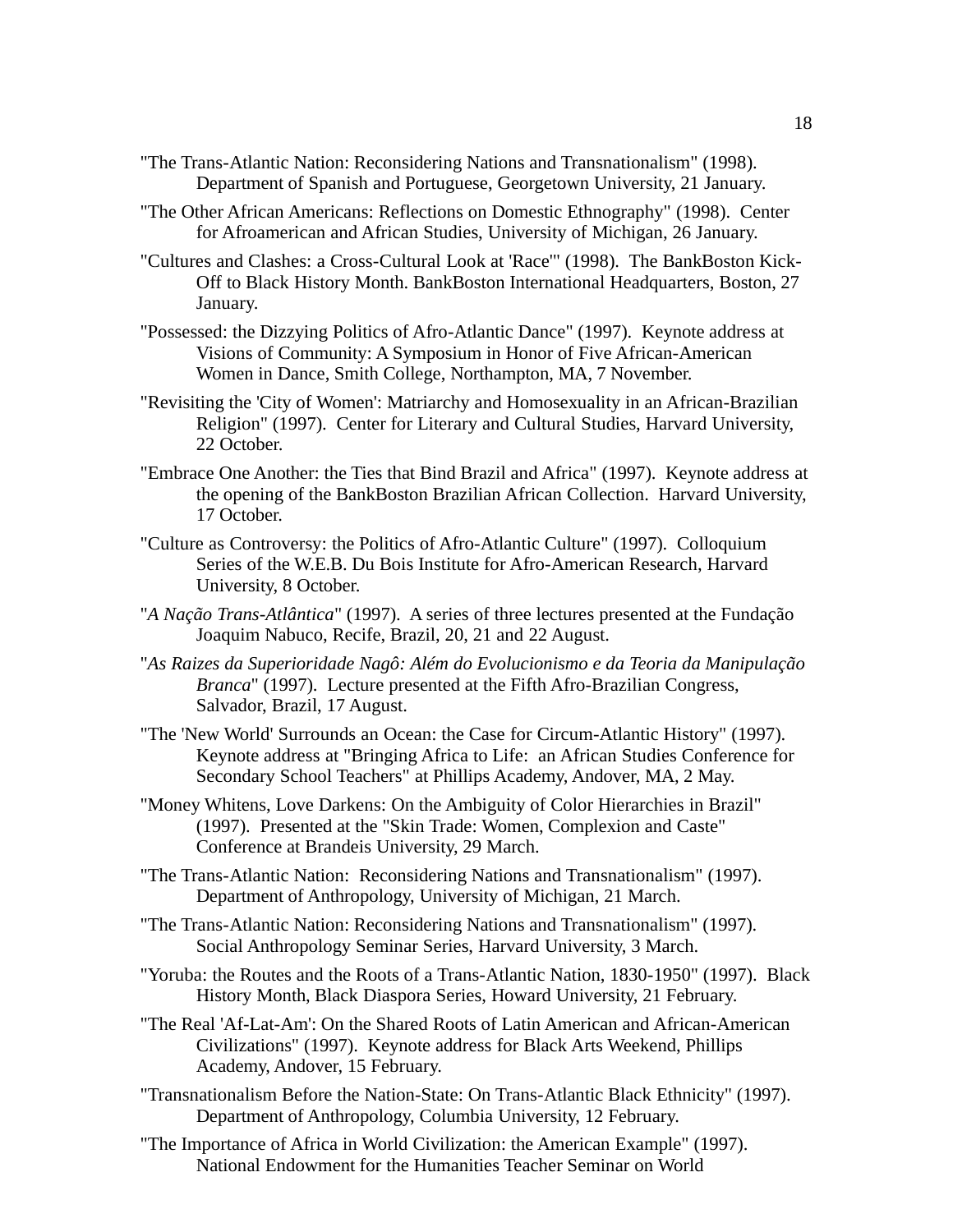History/World Civilization, Harvard University, 21 January.

- "Return, 'Race,' and Religion in a Trans-Atlantic Yoruba Nation" (1996). African Studies Association, San Francisco, 24 November.
- "'Race,' Ritual and the Meaning of 'African American'" (1996). Blacks in the Diaspora Conference, sponsored by the Harvard Black Students' Association, 16 November.
- "Man in the 'City of Women': Matriarchy and Homosexuality in an African-American Religion" (1996). African and Diaspora Studies, Tulane University, 25 October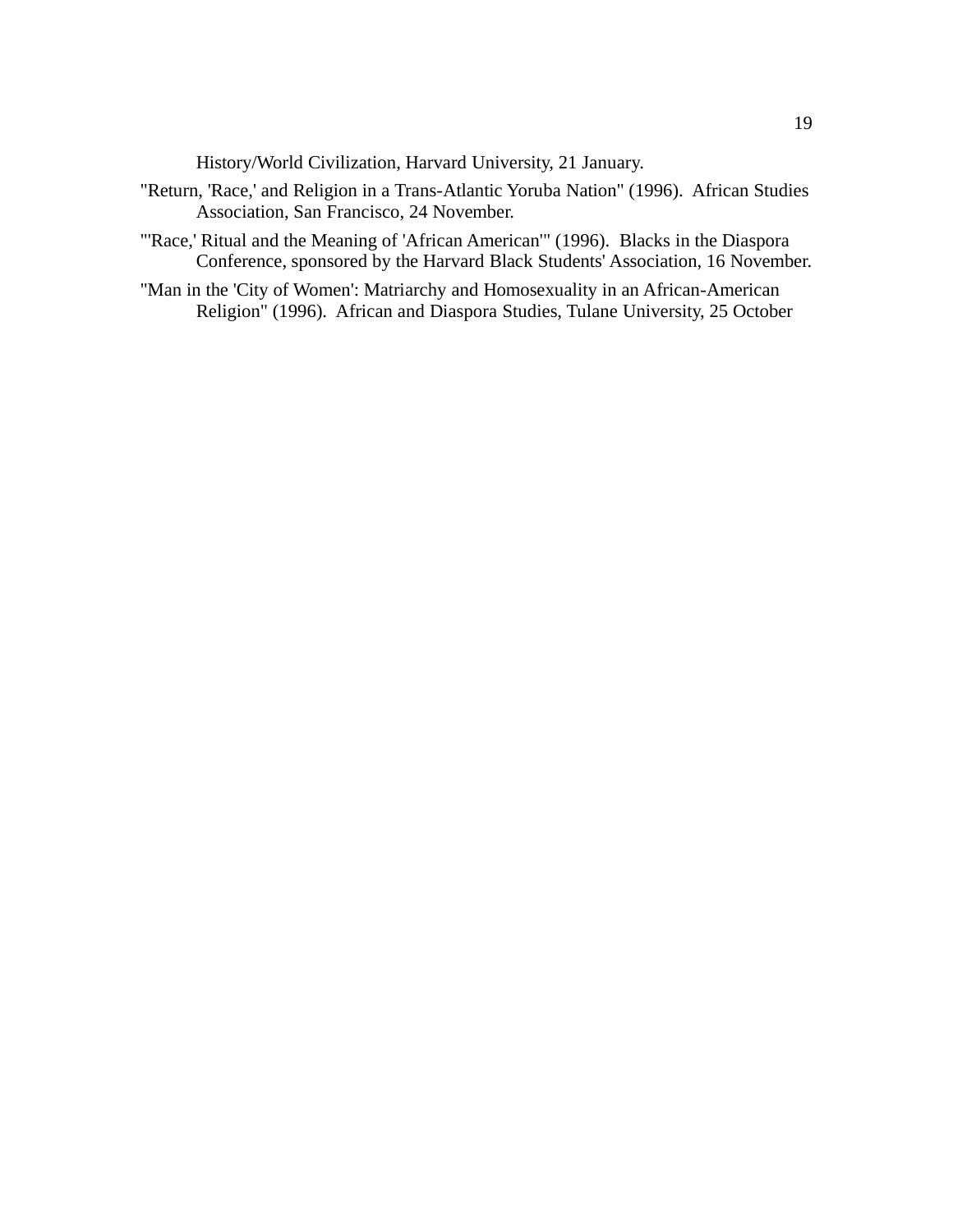- "Agency: Re-thinking the Diaspora" (1996). Adirondack Work/Study Conference on "The Future of African Culture in the Americas," Jay, NY, 6 August.
- "The Diaspora in the Making of the Homeland: Afro-Brazilian Religion and the Invention of 'the Yoruba'" (1996). African Studies Pro-Seminar, University of Pennsylvania. 5 April.
- "The 'Coast' Revisited: the Lagosian Bourgeoisie and the Making of the Yoruba-Atlantic Complex, 1840-1950" (1996). Colloquium on Humanities and Social Sciences in Africa and the Department of Anthropology, Columbia University, 27 February.
- "Candomblé and the Creole Nation-State" (1995). American Academy of Religion, Boston, 31 March.
- "Faculty Perspectives on Diversity" (1995). Address to students at Minority Pre-Freshman Weekend. Harvard-Radcliffe Office of Admissions, 22 April.
- "The Other African-Americans: Recent Black Immigration and the Refiguring of 'Race,' 'Ethnicity,' and 'Assimilation'" (1995). American Studies Association Annual Meeting, Pittsburgh, 11 November.
- "The Making of an Anthropologist" (1994). The Maret School, Washington, DC, 10 November.
- "Afro-Brazilians and the Quandary of Human Rights Intervention" (1994), Cultural Survival, Cambridge, Mass., 1 June.
- "The Other African Americans" (1994). Mather House, Harvard University, 16 March.
- "Towards the 21st Century: African Belief Systems in New York City" (1994). Caribbean Cultural Center lecture series on "Yoruba Philosophy in the Diaspora," New York City, 12 March.
- "Afro-Brazilian Religion: Culture as Controversy" (1993). Iberian and Latin American Studies Seminar, Harvard University, 23 November.
- "Nagôs and Ìndios: Tattered Memories of Africa in an Afro-Brazilian Religion" (1993). Colloquium at the W. E. B. Du Bois Institute for Afro-American Research, Harvard University, 19 May.
- "Nagôs and Ìndios: Tattered Memories of Africa in an Afro-Brazilian Religion" (1993). Lecture Series of the Center for the Study of World Religions, Harvard University, 4 May.
- "Faculty Perspectives on Diversity" (1993). Address to students at Minority Pre-Freshmen Weekend, Harvard-Radcliffe Office of Admissions, 24 April.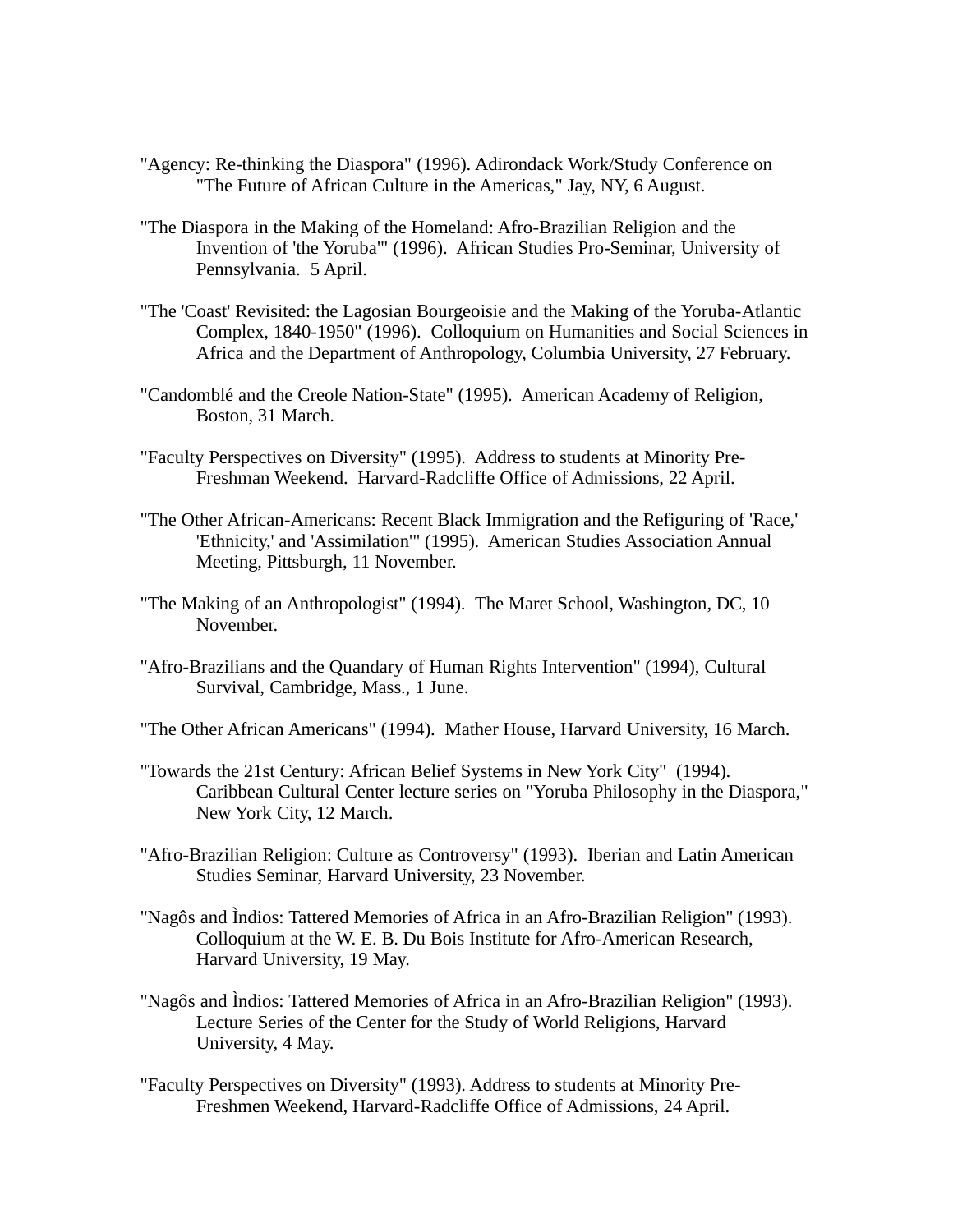- "The Other African Americans" (1993). Talcott Parsons Sociology Conference, Harvard University, 13 March.
- "Sobre o 'Natural' no Candomblé: Planejando uma Resposta ao Eco '92" (1992). Acervo da Memória e do Viver Afro-Brasileiro, São Paulo, 25 April.
- "Idoşu: the Making of a Yoruba Priest in a Post-Modern Age" (1991). African Studies Seminar, Harvard University, 6 December.
- "The Production and De-Construction of African-American Culture: A Case Study of the Brazilian Candomblé" (1991). Anthropology Department Colloquium Series, Princeton University, 19 February.
- "Rival Empires: Islam and the Religions of Spirit Possession among the Oyo-Yoruba" (1990). Conference on Islam and the Religions of Spirit Possession, Harvard University, June.
- "Women and Their Sango: Yoruba Women's Religion and a History of Its Metaphors" (1990). Conference on Ritual, Power and Politics in Africa, University of Chicago, February.
- "Homens Montados: O Simbolismo da Possessão no Candomblé" (1987). Sociedade Protetora dos Desvalidos, Salvador, Brazil, 8 October.
- "A Refined Heathen: the Mythic Construction of the Other and Cultural Synthesis in the Travel Account of an American Missionary among the Yoruba" (1986). Central States Anthropological Society, Chicago, 21-23 March.

#### Courses Taught

"Black Gods and Kings: Priests and Practices of the Afro-Atlantic Religions"

"Ethnographies of the African Diaspora"

"Introduction to African Studies"

"Syncretism"

"Afro-Latin American Society and Politics"

"West African Cultures"

"The Other African Americans: Ethnic Diversity in the Black Population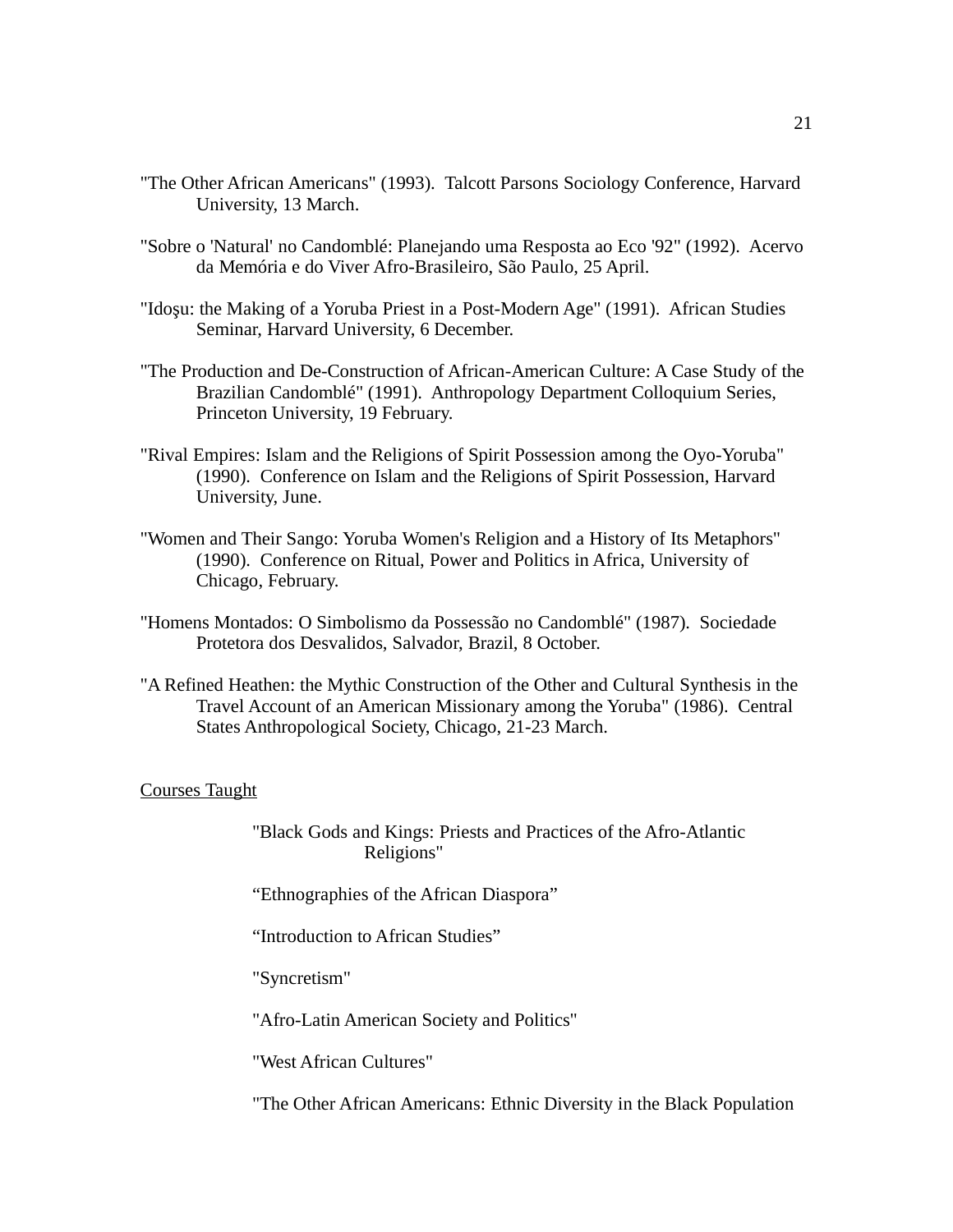of the US"

"Introduction to Social Anthropology" (undergraduate)

"Theories in Cultural Anthropology" (required graduate pro-seminar in Cultural Anthropology)

"Key Controversies in the Social Scientific Study of African Americans" (graduate pro-seminar)

## **Community Service**

- Commentator, Roundtable on "Redes sociales en los flujos migratorios: repensando las adscripciones nacionales y locales," Escuela de Verano del Colegio Internacional de Graduados "Entre Espacios," a collaboration between the Lateinamerika-Institut of the Freie Universität Berlin and the Colegio de México, Berlin, 5 September 2014.
- Outside Consultant and Examiner, Area Studies Reading and Oral Examination Committee (on the Lusophone Atlantic) of Jess Merry Auerbach, Ph.D. student in Anthropology, Stanford University, 2012-2013.
- Member, Title IX Harassment and Adjudication Advisory Committee, Duke University, 2011-2013.
- Curator, "Interwoven Histories: Luxury Cloths of Atlantic Africa," an exhibition of African artisanal textiles, Lilly Library, Duke University, November 2012- January 2013.
- Member, Steering Committee on the Africa Initiative, on adding Africa to Duke University's Global Strategy, 2012-present.
- Chair, "Black Gods and Kings: Priests and Practices of the Afro-Atlantic Religions" Lecture Series, Center for African and African American Research, Duke University, fall 2011.
- Advisory Editor, Dictionary of Africans in Latin America and the Caribbean, Oxford University Press, 2012-present.
- Discussant, Panel on "Re/Mapping African Diaspora Arts—Centering Peripheries," Arts Council of the African Studies Association, 26 March 2011.
- Moderator, Roundtable Discussion on "Race in Latin America," Black in Latin America Conference, W. E. B. Du Bois Institute for African and African American Research, Harvard University, 29 January 2011.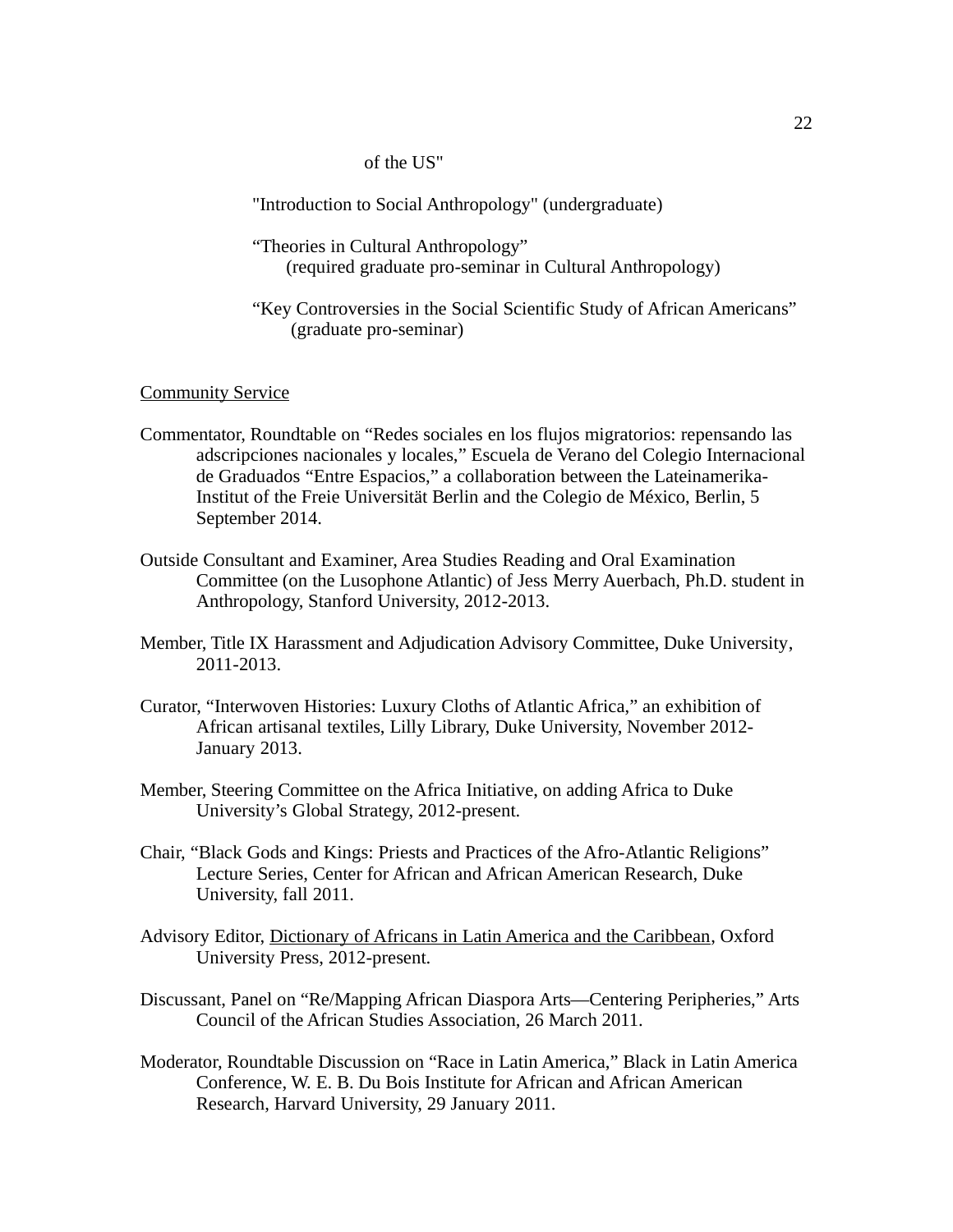- Editorial Board Member, African and Black Diaspora: An International Journal, fall 2010-present.
- Representative of the Department of Cultural Anthropology, the Arts and Sciences Faculty Council, Duke University, Fall 2010-present.
- Discussant, "Reappraising Melville J. Herskovits: Scholarship at and beyond the Heart of Blackness," Association for the Study of African American Life and History," Raleigh, NC, 2 October 2010.
- Respondent, "Symposium II: Sudan," Center for Middle Eastern Studies Alumni Reunion, 3 April 2009.
- Discussant, "Bahia's Place in Traveling Theory: Diaspora, Ethnography, and Cosmopolitanism in Northeastern Brazil," American Anthropological Association panel, San Francisco, 22 November 2008.
- Discussant, "Black Atlantic and Caribbean Religions: Transnational Flows and Local Histories," San Francisco, American Anthropological Association panel, 19 November 2008.
- Faculty Adviser, Association of Black Harvard Women, 2008-09.
- Member, Board of Advisors, Harvard African Students Association, 2008-09.
- Panelist, "Teaching through the Politics of Race, Class, Gender, and Sexuality," Derek Bok Center for Teaching and Learning, Harvard University, 11 September 2008.
- Discussion-leader, "Community Conversations: Readings for the Class of 2012," Harvard University Freshman Dean's Office, 9 September 2008.
- Organizer, Kennedy-Longfellow Poetry Slam, Kennedy-Longfellow School, Cambridge, MA, 5 June 2008.
- Organizer, Dr. Martin Luther King, Jr., Public Oratory Festival, Kennedy-Longfellow School, Cambridge, MA, 24 January 2008.
- Coordinator, Multi-Cultural and Minority Parents' Group, Kennedy-Longfellow School, Cambridge, MA, Sept. 20072008t.
- Faculty Co-Chair, Association of Black Faculty, Administrators, and Staff, Harvard University, 2006-2009.
- Organizer, Student Poetry Slam, Kennedy-Longfellow School, Cambridge, MA, 3 May 2007.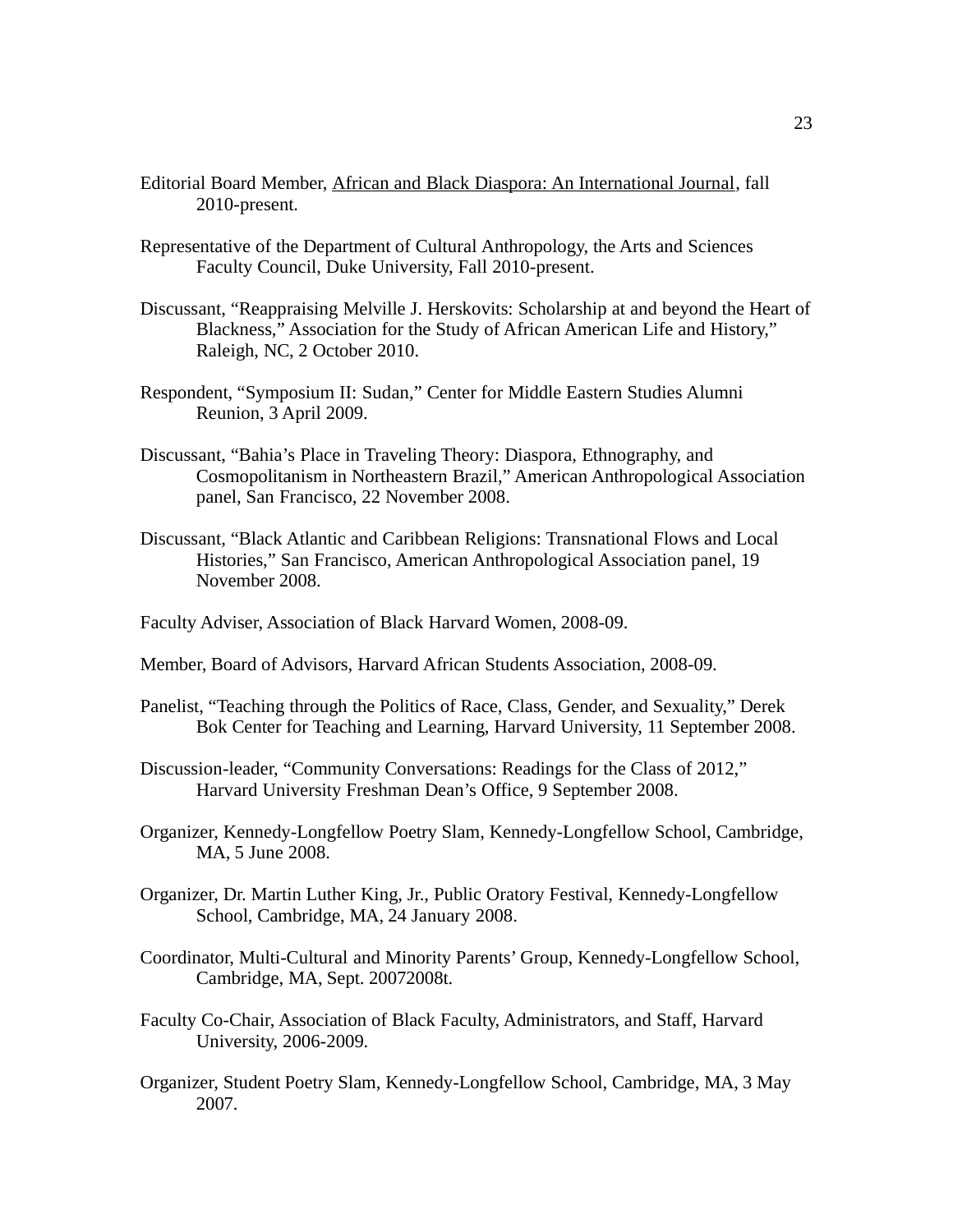Board of Visitors, Longy School of Music, February 2007-2009.

- Member, Scholar Network of African-based Religions, Consejo Nacional de Latinos Unidos, 2006-present.
- Consultant, Museum for African Art (New York), Ife art exhibition, 2007-08.
- Member, Selection Committee, Burckhardt Fellowship, American Council of Learned Societies, 2005.
- Faculty Adviser, Association of Black Radcliffe Women, 2005-06.
- Senior Faculty Mentor, Woodrow Wilson Foundation National Fellowship, Princeton, NJ, 2005-06.
- Keynote Speaker, Faculty Perspectives on Diversity Pre-Freshman Orientation Session titled "Faculty Perspectives on Diversity," Harvard College Admissions Office, Harvard University, 30 April 2005.
- Member, Presidential Cultural Property Advisory Committee, U.S. Department of State, 2003-2011.
- Organizer, The Hidden Jewels Poetry Slam, Tobin School, Cambridge, MA, 27 May 2004.
- Panelist/Evaluator, American Studies Panel, Collaborative Research Grants, National Endowment for the Humanities, 11 February 2005.
- Member, Advisory Committee, African and African-American Baskets Exhibition, Museum of Natural History (directed by Enid Schildkrout), New York, 2005.
- Chair, External Review Board, Department of Sociology and Anthropology, Howard University, 12 February 2004.
- Co-Chair, Search Committee, Joint Search in the Departments of Anthropology and African and African American Studies, 2004-present
- Chair, External Review Committee, Program in Anthropology, Department of Sociology and Anthropology, Howard University, 11-12 February 2004.
- Chair, Exploratory Committee, Joint Search in Departments of Anthropology and African and African American Studies, 2003-04.

Chair, Social Anthropology Seminar Series, Harvard University, 2002-03.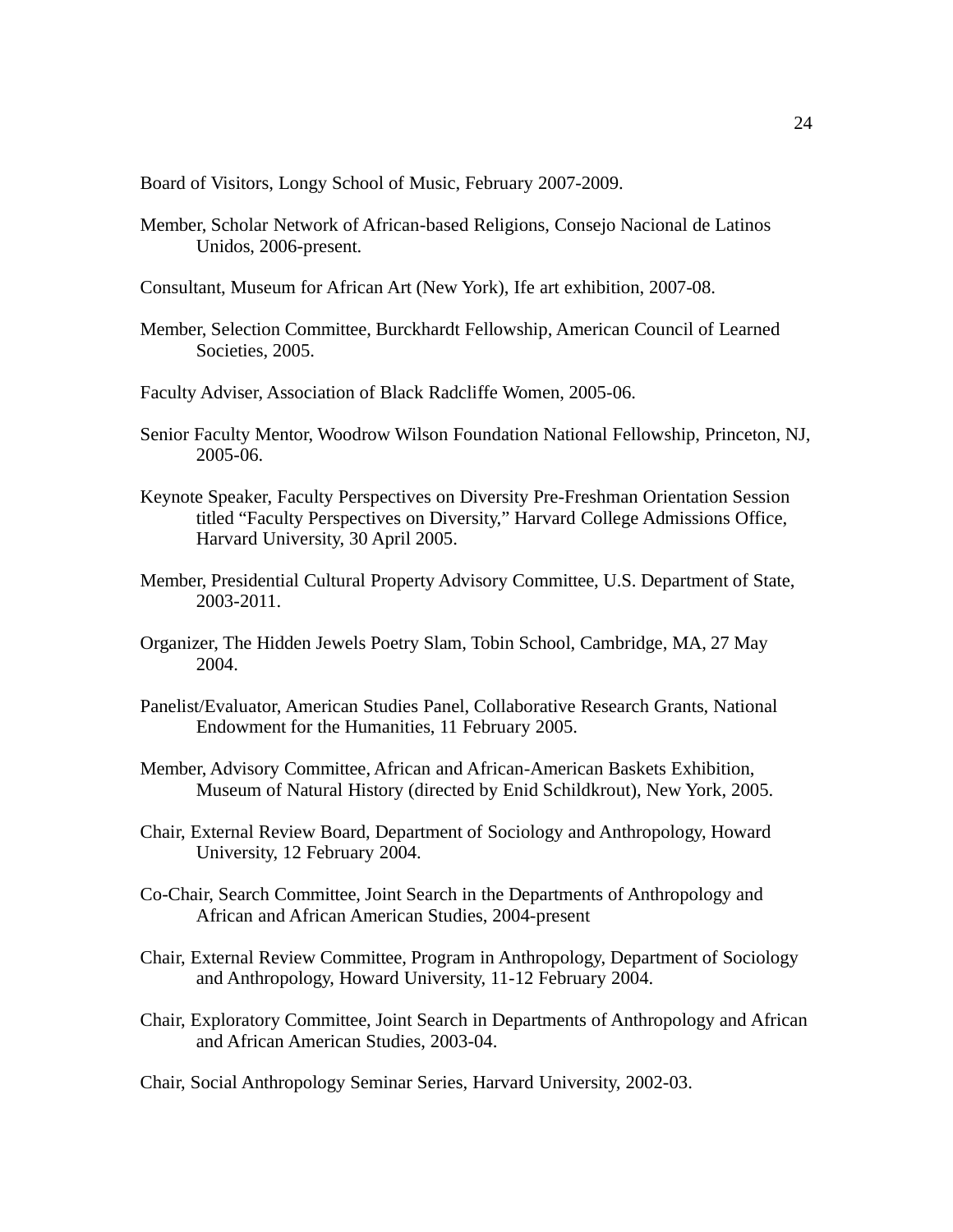- Chair, Graduate Admissions Committee in the Social Sciences, Afro-American Studies, 2003.
- Lecture: "Africa in the Americas: Icons in Afro-Latin Culture." Assembled third- and fourth-grade classes, Tobin School, Cambridge, MA, 25 October 2002.
- Art Exhibit: "Africa in the Americas: Icons in Afro-Latin Culture," Tobin School, Cambridge, MA, October 2002-March 2003.
- Member, Senior Faculty Search Committee, Afro-American Studies, Harvard University 2002-03.
- Member, Junior Faculty Search Committee, Afro-American Studies and Committee on the Study of Religion, Harvard University, 2002.
- Member, Latin American Studies Junior Faculty Search Committee, Department of Anthropology, Harvard University, 2002.
- Member, External Review Board, Department of Anthropology, Duke University, 6-8 March 2002.
- Lecture-Demonstration: "*Àfrica en las Américas: Lo Africano en la Música y el Baile de Latinoamérica y E.E.U.U*." Annual Black History Month Assembly, Grades K-6,

Escuela Bilingüe Oyster. 22 February 2002.

- Art exhibit: "*Los Espíritus de la Unidad: los Íconos en las Culturas Afro-Latinas*/The Spirits of Unity: Icons in Afro-Latin Culture." Foyer, Escuela Bilingüe Oyster, Washington, D.C., 13 February to 30 June 2002.
- Presentation on "*La Iconografía de las Religiones Afro-Latinas*." Second-grade art classes, Escuela Bilingüe Oyster, Washington, D.C., 1 February 2002.
- Discussant, Invited Session on "2001 Black Odyssey: The Cultural Politics of Race and Nation at the Dawn of the Millenium," organized by Professors Deborah A. Thomas and Kamari M. Clarke. 100<sup>th</sup> Annual American Anthropological Association Meeting, 30 November 2001.
- Member, Cora DuBois Fellowship Committee, Peabody Museum of Archaeology and Ethnology, 1999-2001.
- Member, Advisory Board, Boston Healing Landscape Project (Dr. Linda Barnes, Director), Boston University School of Medicine / Boston, Medical Center, 2000 to present.

Member, Advisory Board, Black Ethnic Diversity Project (Ms. Joanne Jones-Rizzi,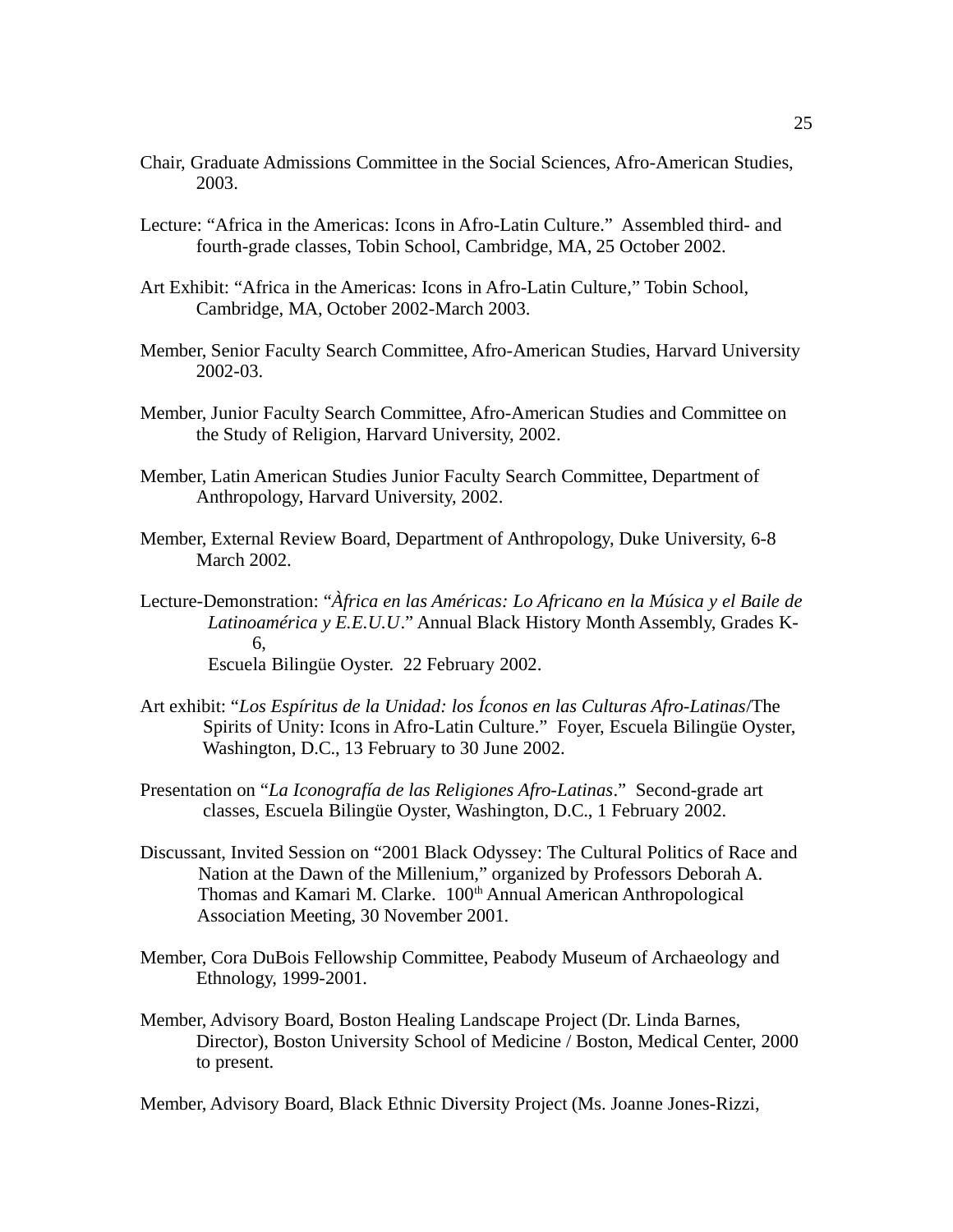Director), The Children's Museum, Boston, 2000 to present.

Member, Standing Committee on Expository Writing, Harvard University, 2000 to 2002.

- Member, External Review Board, African and African-American Studies, Dartmouth College, 1999.
- Member, Ethnic Studies Committee, 1998 to 2003.
- Member, Faculty Committee on Public Service, Harvard University, 1998 to 2002.
- Member, Hoopes Prize Committee, 1997 to the present.
- Policy Committee of the David Rockefeller Center for Latin American Studies, Harvard University, 1995 to the present.
- Research Committee of David Rockefeller Center for Latin American Studies, Harvard University, 1995 to the Present.
- Member, Committee on Iberian and Latin American Studies, Harvard University, 1993 to the present.
- Member, Faculty Advisory Council on Social Sciences, Center for the Study of World Religion, Harvard University, 1992 to the present.
- Center for Brazilian Studies and Committee on Latin American Studies, Harvard University, 1999-present.
- Faculty Adviser, Haitian Student Alliance, Harvard University, 2001 to 2002.
- Faculty Adviser, Caribbean Club, Harvard University, 1997-98, 2000-2001.
- Faculty Adviser, Ballet Folclórico de Aztlán, Harvard University, 1997-98.
- Faculty Adviser, Harvard Debate Society, 1997-1998.
- Chair, Selection Committee for the Jonathan M. Levin Prize for Teaching and Social Justice, Harvard University, 1999-2000.
- Member, Faculty Search Committee to fill joint position on the Committee on Social Studies and the Department of Afro-American Studies, Harvard University.
- Curator, Peabody Museum of Archaeology and Ethnology, Harvard University, Cambridge, MA, 1998 to present.

Discussant, Panel on "Historicizing Central Africans: Brazil" at conference titled "Bantu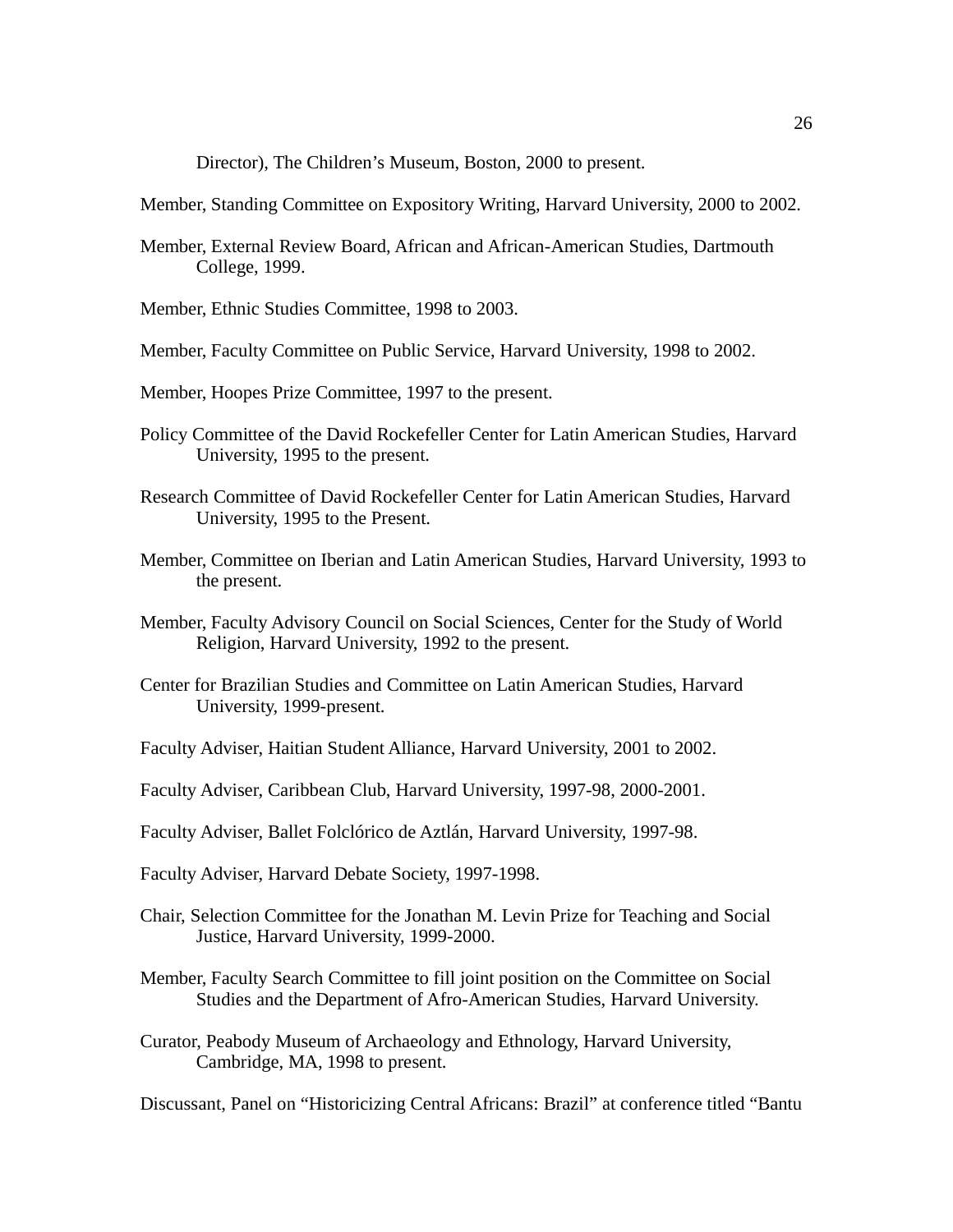Into Black: Central Africans in the Atlantic Diaspora," Howard University, 17 Sept. 1999.

- Chair, Thirtieth Anniversary Celebration Planning committee, Department of Afro-American Studies, Harvard University, fall 1998 to present (event held on 7-8 April 2000).
- Member, External Review Committee, Program in African and African American Studies, Dartmouth College, 13-14 May 1999.
- Co-Chair, Organizing Committee, "Africa in the Americas" conference, Harvard University, scheduled for 1-2 May 1998.
- Project Reviewer and Adviser, Landscape Planning and Design Studio (on the design of religious communities), Graduate School of Design, Harvard University, spring 1997 and spring 1996.
- Judge, Hoopes Prize Committee, Harvard University, spring 1997.
- Reviewer, Wenner-Gren Foundation for Anthropological Research, Autumn 1996 applicants for pre-doctoral and faculty research grants.
- Member, Graduate Admissions Committee, Department of Anthropology, Harvard University--1997, 1994.
- Member, Junior Faculty Search Committee, Department of Anthropology, Harvard University, 1996
- Member, Senior Faculty Search Committee (Middle-Eastern Studies), Harvard University, 1996.
- Member, International Advisory Panel, "The Development of an African Diaspora: the Slave Trade of the Nigerian Hinterland, 1650-1900," research project of Professors Robin Law et al., 1995 to present.
- Discussant, "Revolutionary Politics and Cultures of Black Atlantic Dance," panel at the American Anthropological Association convention, 21 November 1996
- Guest lecturer, "On the Meaning of 'Diaspora,' Blacks in the Diaspora conference, Black Students' Association, Harvard University, 16 November 1996
- Panelist, Conference on "Sexuality, Binary Categories and Religion," The Park Ridge Center, 1 November 1996.

Discussion leader, African and Diaspora Studies Fall Planning Seminar, 26 October 1996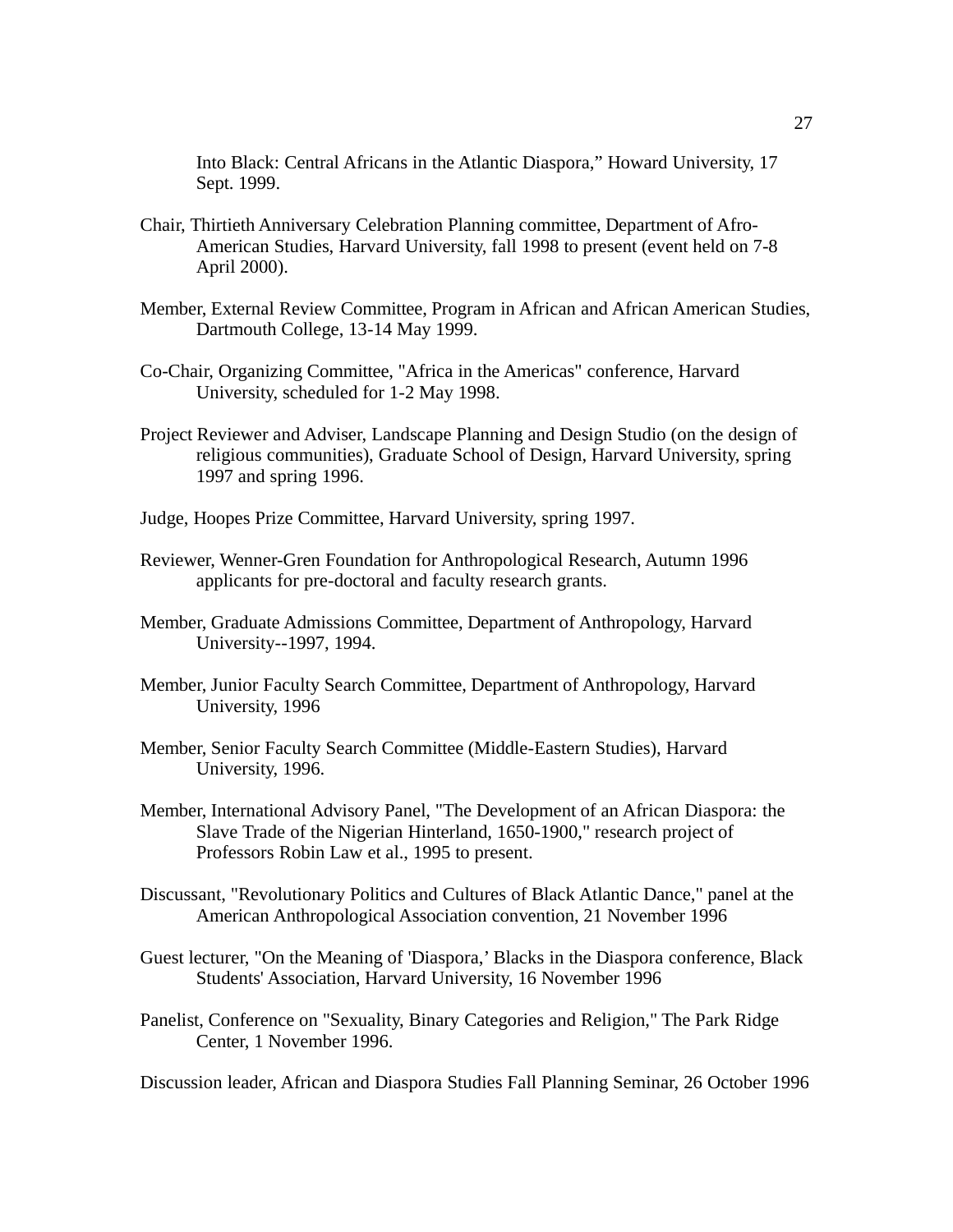Member, Senior Faculty Search Committee--Middle Eastern Studies, Department of Anthropology, Harvard University, 1996.

Judge, Romance Languages Travel Fellowship for Excellence in Teaching, spring 1996.

- Guest discussion leader, Woodbridge Society (foreign undergraduate students' association), Harvard University, 28 Feb. 1996
- Commentator, Program on "*Le Dixième Doué* [The Talented Tenth]," Voice of America, with correspondent Maimouna Mills, Francophone Africa Service, 9 April 1996
- Commentator, *Commémoration du Jour de Martin Luther King* [Martin Luther King Day Commemoration], Voice of America, with correspondent Maimouna Mills, Francophone Africa Service, 15 Jan. 1996
- Discussant, "Translocal and Transnational Cultural Currents and Gender," panel at the American Anthropological Association convention, 15 November 1995.

Judge, Weissman Travel Fellowship, Harvard-Radcliffe College, Spring 1995.

- Guest lecturer, "African Cultures" class (Prof. Rosalind Shaw), Tufts University, 4 April 1995.
- Judge, Selection Committee for the Luard Scholarship, the English-Speaking Union of the United States, 1995, 1993.

Guest lecturer, Afro-American Studies 10, 27 September 1993

Over the years, I have also reviewed numerous book manuscripts for Princeton University Press, University of Minnesota Press, Temple University Press, Columbia University Press and Routledge, and have reviewed article innumerable manuscripts for journals, such as Cuban Studies, Transforming Anthropology, Comparative Studies in Society and History, Cultural Anthropology, American Ethnologist and American Anthropologist.

I have conducted intensive field research in Nigeria (1982-83; Summer 1986; 1988-89) and Brazil (July-December 1987, February-September 1992; November 1995-January 1996). Since 1981, I have also conducted frequent research among communities of Cuban-American, Puerto Rican and African-American practitioners of African religions. I speak Spanish, French, Portuguese and Yoruba. Since 2002, I have conducted ten months of intensive participant observation at Howard University and in it alumni networks in New Orleans, Nigeria, Trinidad and Jamaica.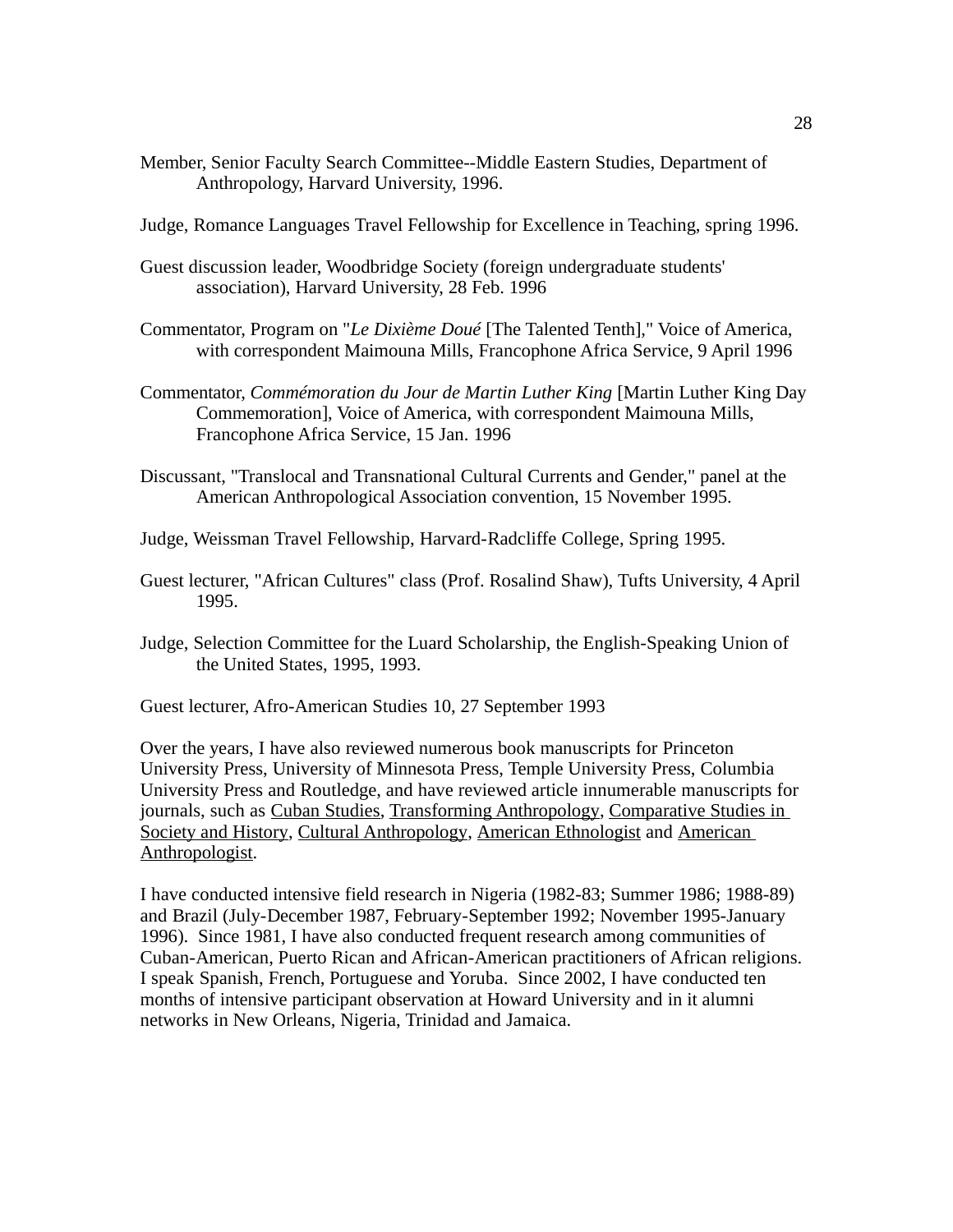## Professional Trajectory

My several years of field research in Nigeria and the People's Republic of Benin (1982-83, 1986, 1988-89, 1992, 1995, 2003, 2005) have led to the publication of a book entitled Sex and the Empire That Is No More: Gender and the Politics of Metaphor in Oyo Yoruba Religion (University of Minnesota Press, 1994; Berghahn Press, 2005 [second edition]). It concerns the changing but still central role of female and transvestite male possession priests in the Yoruba political order of the past two centuries. Sex and the Empire was recognized as an outstanding book of 1994 by Choice magazine.

Several years of field research in Bahia (Salvador and Ilhéus), Rio de Janeiro, and São Paulo has given me a fundamental understanding of the rites, beliefs, and organization of the Candomblé, as well as the controversies that surround it in the Brazilian academic community and the larger society. I have conducted numerous interviews with priests, observed a range of public and private rites in a dozen temples, and studied newspaper, missionary, and governmental archives documenting the history of the Candomblé. This research has led to the numerous articles and a book titled Black Atlantic Religion: Tradition, Transnationalism and Matriarchy in the Rise of the Afro-Brazilian Candomblé, (Princeton University Press, 2005). It concerns Afro-Brazilian history, the ritual construction of personhood, and a circum-Atlantic dialogue between Candomblé and other discourses of collective identity, ranging from Brazilian nationalism and regionalism to transnational feminism, environmentalism and Black racial nationalism. Black Atlantic Religion is a companion volume to my first book, intended to illuminate the study of cultural diasporas and the importance of historical and socio-political context in the study of "African" culture in the Americas. BAR won the Melville J. Herskovits Prize from the African Studies Association for the best book of 2005.

Black Atlantic Religion and its ethnographic twin are part of an overall trajectory that leads homeward. I have also recently completed a manuscript called Stigma and Culture: Last-Place Anxiety in Black America. It flows from my 2008 Lewis Henry Morgan Lectures, the most esteemed lecture series in anthropology. The book argues that stigma and the competitive pursuit of earnings and honor are, and have long been, key dimensions of ethnogenesis, and it addresses the direct role of universities in structuring both ethnic identities and inter-ethnic hierarchies. Ethnographically, Stigma and Culture focuses on the interaction and self-presentation of African-descended faculty, administrators, students and alumni of historically black Howard University, in Washington, DC, but it also makes significant reference to my lifelong experience of black class and ethnic diversity in the United States. My main interlocutors in this research have been Caribbean and African migrants and transmigrants in the United States and in their countries of origin, as well as several ethnically marked populations native to the US, such as Gullah/Geechees from the South Carolina and Georgia Lowcountry, Louisiana Creoles of color, and several Indian tribes of partly African ancestry in the southeastern US. The research producing this manuscript has been a sizable project, requiring intensive and long-term engagement with several highly